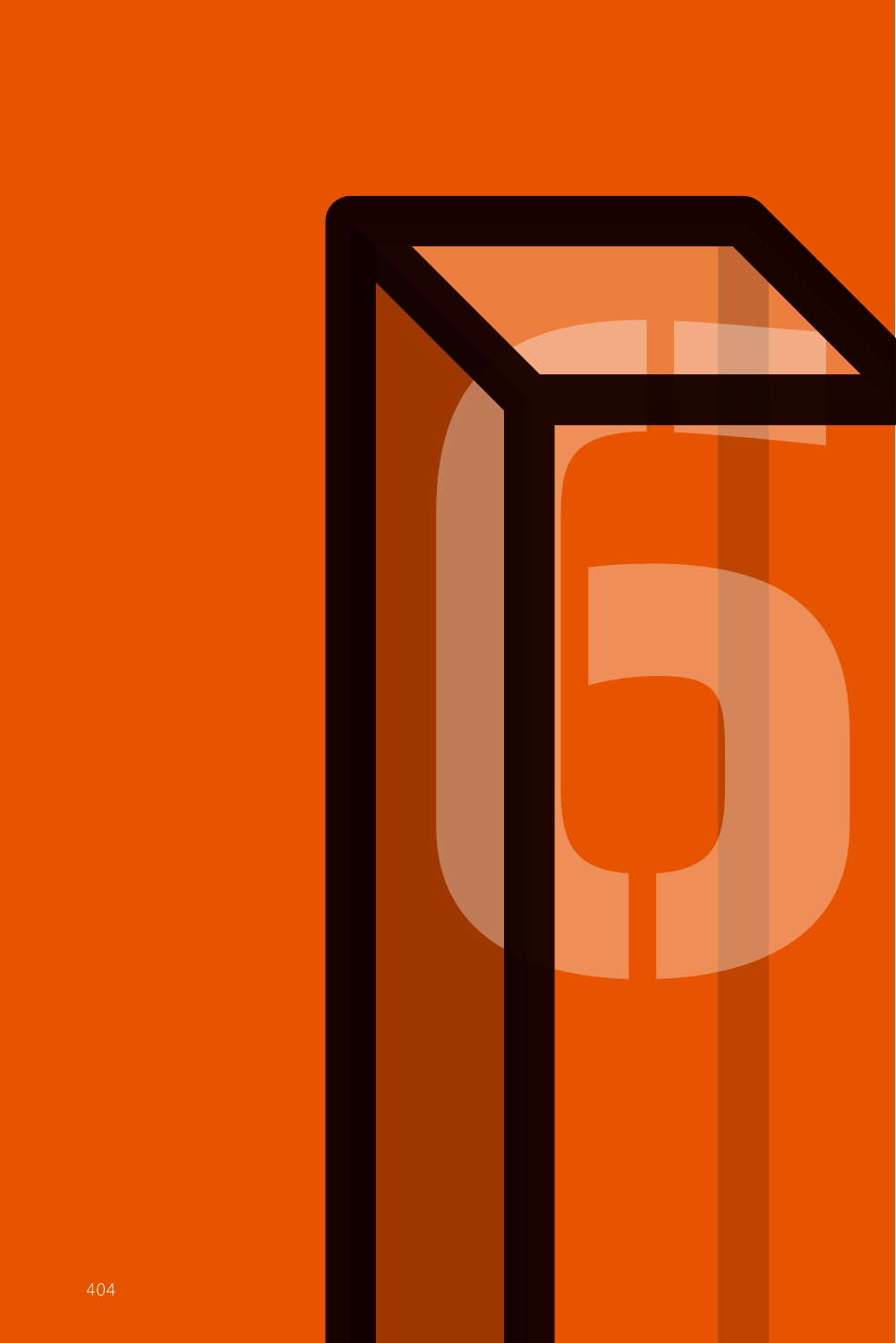# Tool 6 Courses for Non-Economists

Teaching economics to high school students and to those specialising in other disciplines.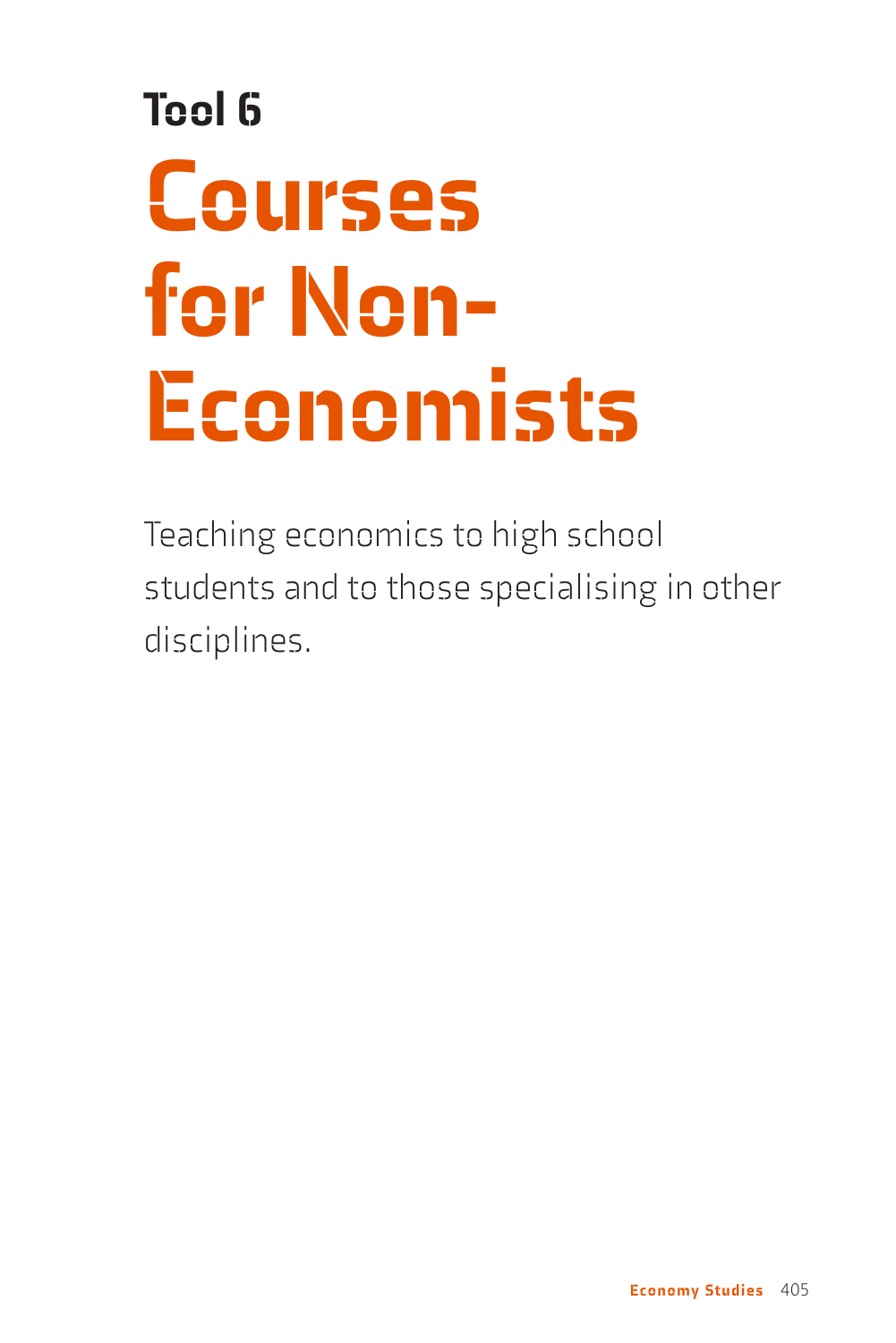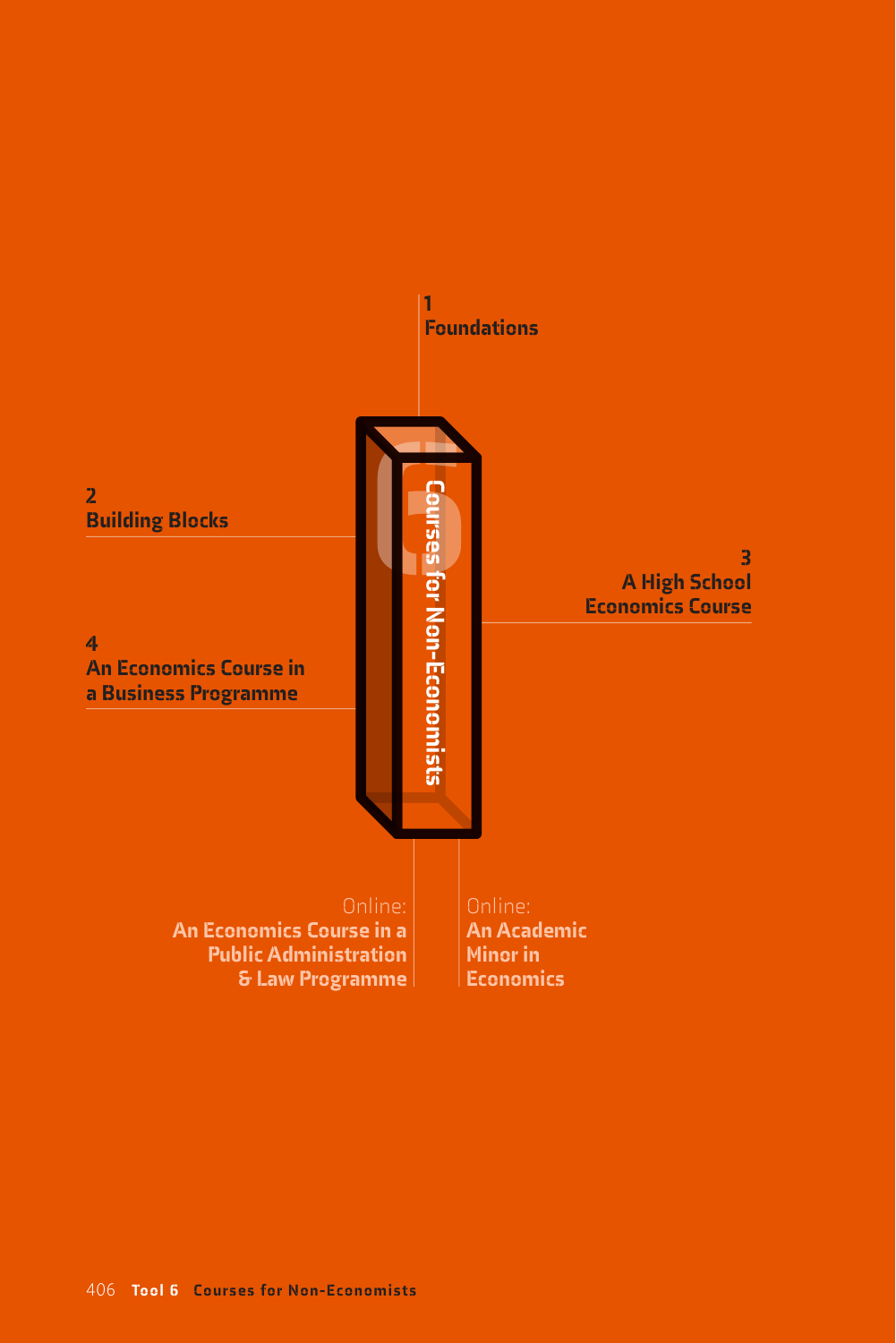The book so far has mainly focused on how economists should be prepared for their future roles in society. Economists are, however, not the only ones who receive an economics education. In fact, the majority of people who are taught economics will never become an economist or even take a specialisation in the topic. This includes high school programmes, economics minors aimed at students from other disciplines, and economics courses in neighbouring programmes, such as business and public administration.

While these students will never call themselves economists, they do take in economic ideas and will apply these in their later work and personal life. Thus, economics education to non-economists still has a large impact on the world.

This chapter starts with the application of the *Foundations* part of this book to the education of non-economists. We discuss the implications of teaching economics from the perspective of the individual who engages with economic systems in various ways, we go into the application of the principles *real-world*, *pluralism* and *values*, and we argue for the democratisation of economics through the notion of the *citizen economist*. Then, we go through the ten building blocks, separated in three categories: those we consider core, those which are optional, and those we would not recommend focusing on for non-economists. For each of these categories, we suggest teaching materials which seem most suitable for teaching economics to non-economists, such as high school students or those from other disciplines.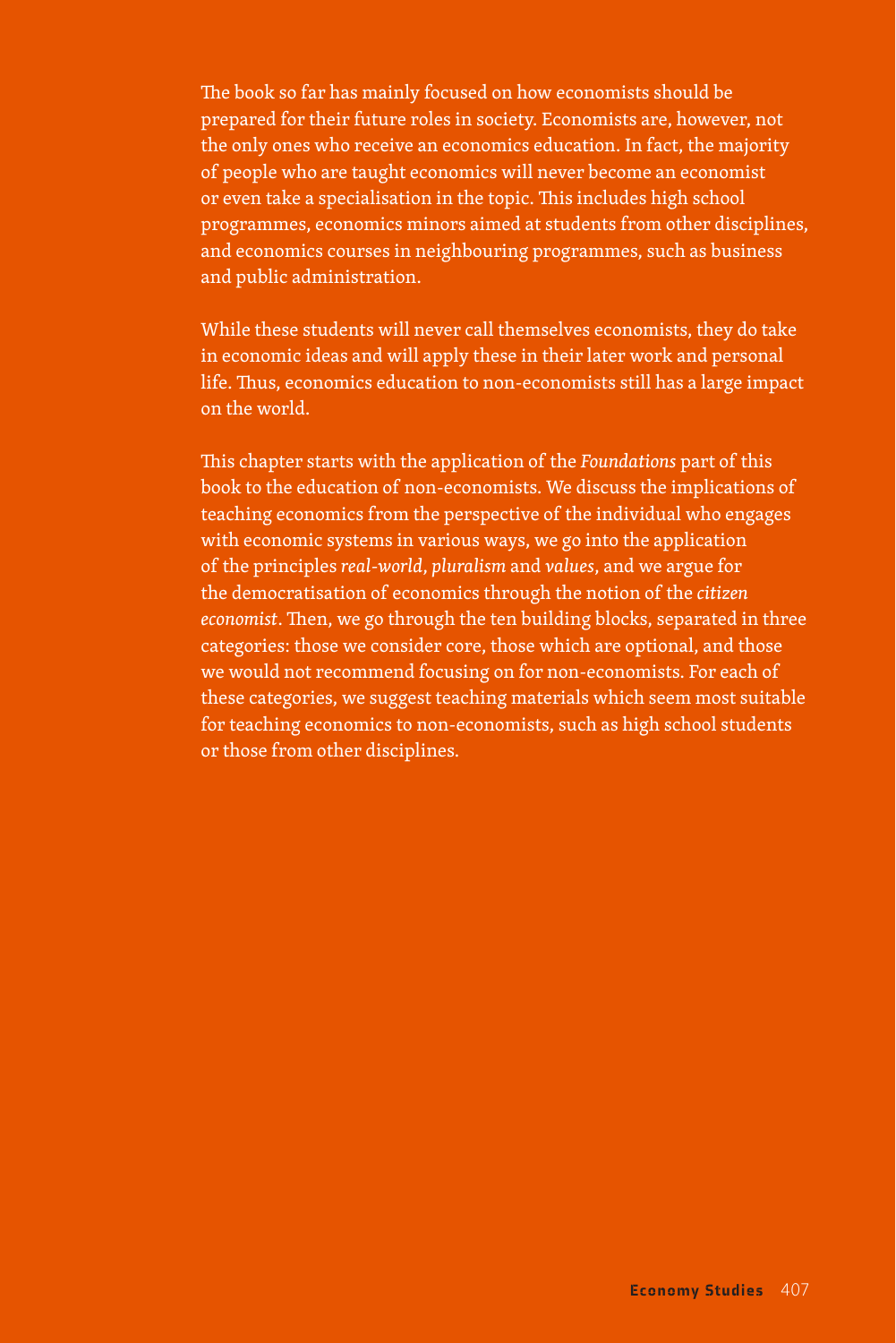Teaching economics briefly, to those who do not specialise in the discipline, is an art in itself. For high school economics education specifically, we also recommend Maier and Nelson's teacher's guide *Introducing Economics: A Critical Guide for Teaching*: a practical handbook for the various dilemmas surrounding the teaching of critical economic thinking to students at a basic level. For the sake of brevity, however, in this chapter we stick to the *Economy Studies* approach, applying the principles and building blocks developed in this book to economics education for non-economists and taking out those elements that seem most important.

### 1 Foundations

#### The Philosophy of Economy Studies

The central aim of economics education for non-economists is different from that of the education of economists, on which we focused in the chapter *Foundation 1: The Philosophy of Economy Studies*. Rather than preparing experts on the economy for their future societal roles, economics education for non-economists is about helping non-economists better engage with the economic world in their everyday lives, as everyone participates in the economy in a couple of respects.

First and most obviously, during our working lives we fulfil crucial economic roles and tasks, and have to deal with many economic issues, both through our work and concerning our labour relations. Therefore, it is helpful for non-economists to learn more about the economic world of production and labour in general as well as more specific skills, such as how to get a job, negotiate working conditions, or (help) run a company. Besides these, occupation specific economic knowledge and skills are important. For accountants, the economics of firms seem particularly relevant, while the economics of the state seem more important for students of public administration.

Second, outside of our working hours we engage in various economic activities, such as consuming, householding, and investing our savings. Education related to this is often called financial literacy. It can help people make better informed decisions and prevent them from making unwise financial decisions. A stark example of this is the US student debt crisis and the financial problems people face because of unwise decisions, such as choosing forbearance over income-based repayment.

There is, however, also criticism on financial literacy programmes as they are normally taught, for focusing too narrowly on individual consumer misconduct. While this is important, it leaves out the more critical and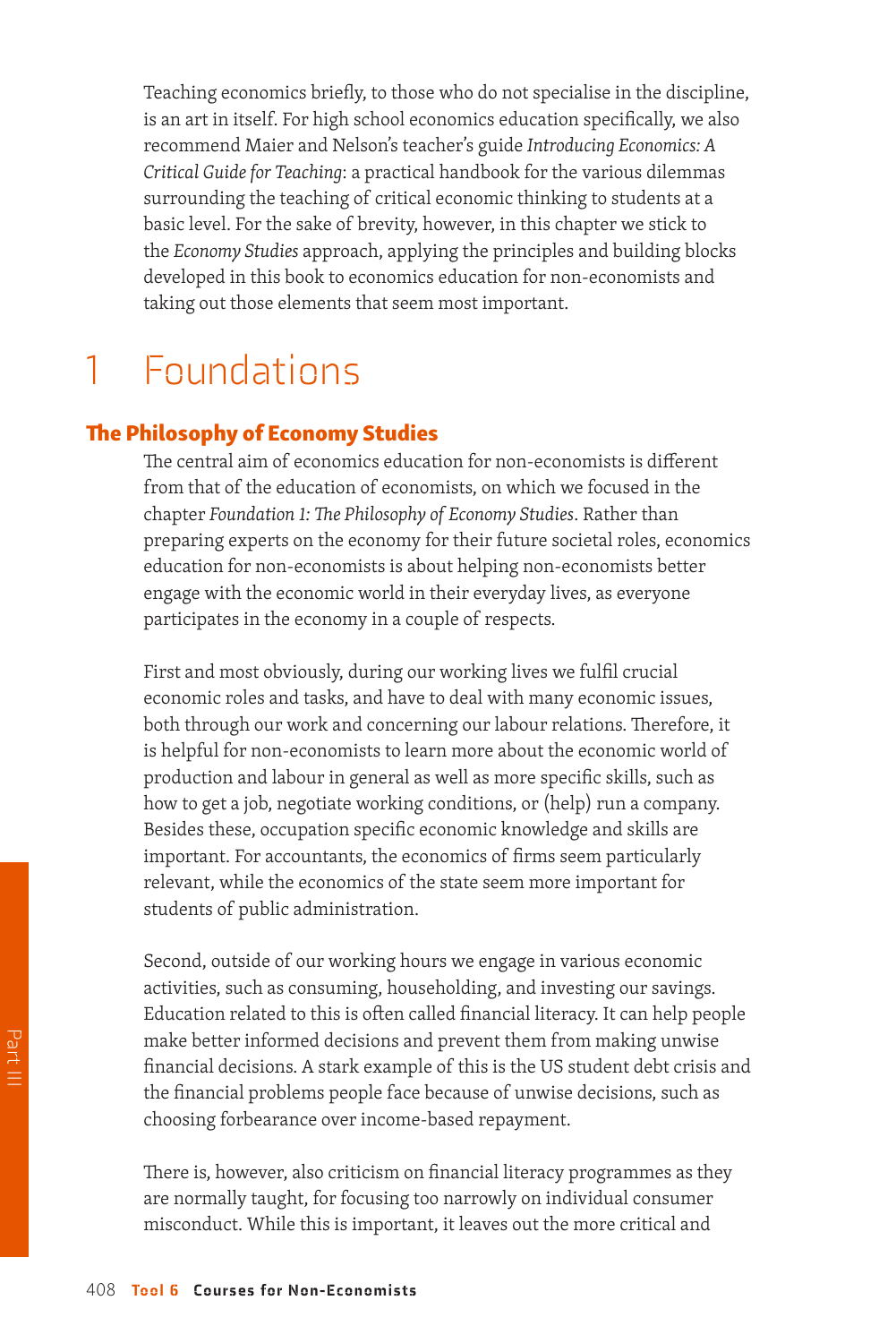collective action aspects of financial literacy. Besides learning what the smartest option is when choosing a loan, it is helpful to have a rough understanding of how the system works, what actors it has and what their interests are. This can help people recognize wrongdoings by companies and organisations as well as dysfunctionalities in an economic system. To put it simply, it is important for students to learn that when they have a problem, it might not be their fault. Besides individual responsibility, good economic structures and regulation are thus key. And for this, public awareness and collective action are important.

To come back to the earlier example, the reason for many unwise decisions related to US student debt is not only a lack of financial literacy. It is also misinformation by student loan services. It should be illegal for institutions to misinform their clients or withhold information from them. Critical financial literacy thus not only helps people make better individual consumer choices, but also helps them better engage in collective action and fight wrongdoings by companies and organisations. An informed person would, for example, note the misinformation and can signal this to regulators.

The content of financial literacy programmes is, however, often made in collaboration with financial institutions, who often have an incentive to prevent the more critical aspects of financial literacy from being taught (Hütten et al., 2018). Therefore, it is important to also engage civil society organisations, regulatory agencies and independent scholars in the creation of the financial literacy content. This allows students to develop a broader, better and more critical understanding of the matters, and can help prevent financial literacy programmes from turning into advertisement (or even propaganda) programmes by special interest groups. And this also creates useful overlap with the third point.

Third, as citizens and members of our local, national and international communities, we engage in many economic processes and decisions. The economics education of non-economists should therefore focus on a broad understanding of economic systems and issues. In public debates about government budgets, for example, there are often misunderstandings, such as the idea that public finances work in the same way as personal household finances. Without any economics education such misunderstandings are very likely as people do have personal experience with personal finances, but have never learned anything about public finances. The goal of economics education for non-economists should thus be to help people better understand the larger economic systems they are part of and also understand counter-intuitive insights. And since most students will not continue to specialise in economics, it is important that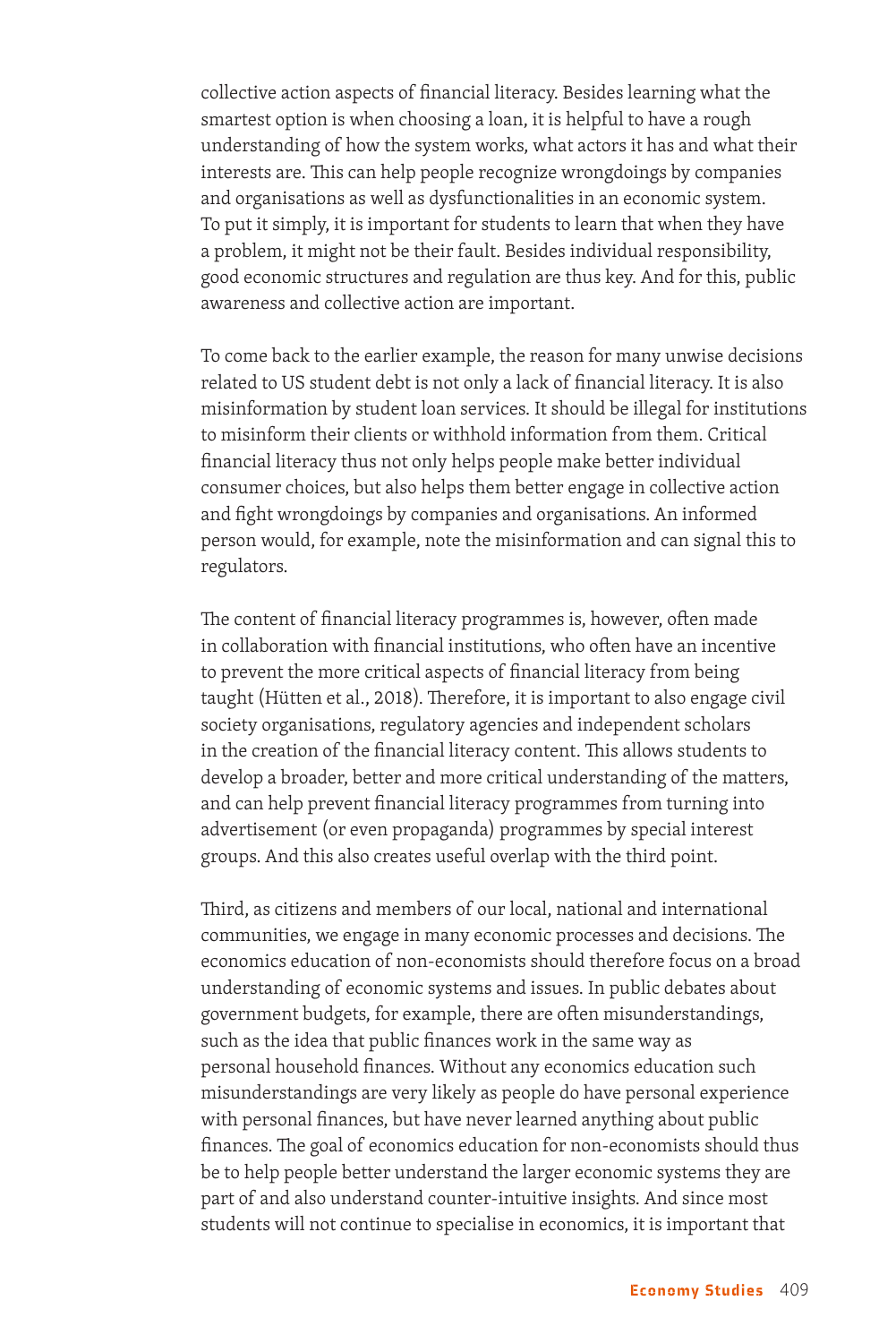economics education for non-economists *"focuses primarily on preparing students for citizenship rather than for intermediate theory courses"* (Nelson, 2009, p. 62).

Overall, economics education for non-economics should thus be about preparing people for their future engagement with the economic world, and in particular in their working, private and public lives.

#### Principles: Real-World, Pluralism & Values

Each of the three principles set out in this book is also relevant for economics education for non-economists. The only difference is the way in which these principles can be applied and put into practice, with as main difference the more limited amount of teaching time with which to convey them to students.

Firstly, pluralism. It is crucial that non-economists are exposed to different economic ideas and that they realise that these ideas of economists are theories about the world, rather than direct descriptions of how the world works. This may sound rather obvious for any economists, or any academically trained person. But many non-academics tend to think of experts as simply knowing 'the truth', rather than that they have different ideas about how the world *may* work and perform empirical analyses to see what the evidence suggests. To use Alfred Korzybski's words, it is important that students learn that "the map is not the territory" (1931).

We think that this fundamental realisation best sinks in when students are exposed to a couple of contrasting economic debates. It does not require teaching full theoretical frameworks and mathematical models. This can be done by simply juxtaposing ideas about a certain economic issue, such as whether to tackle the problem of unemployment and a shrinking economy through government stimulus or austerity. Useful materials, ordered from light to heavy: the Keynes vs Hayek rap battles *Fear the Boom and Bust* & *Fight of the Century*, London School of Economics debate *Keynes v Hayek*  with Selgin, Skidelsky, Weldon and Whyte, the book *Austerity vs Stimulus: The Political Future of Economic Recovery* by Skidelsky and Fraccaroli, or the book *Austerity: When It Works and When It Doesn't* by Alesina, Favero and Giavazzi.

Secondly, real-world. Especially when teaching non-economists, it is crucial to link the concepts that are discussed to the real world and the experiences of the students. If matters are only discussed in the abstract, it is likely that many students will not be able to see how it is relevant for the world around them, which will likely diminish their interest in the topic. Therefore, we advise bringing the real world in as much as possible.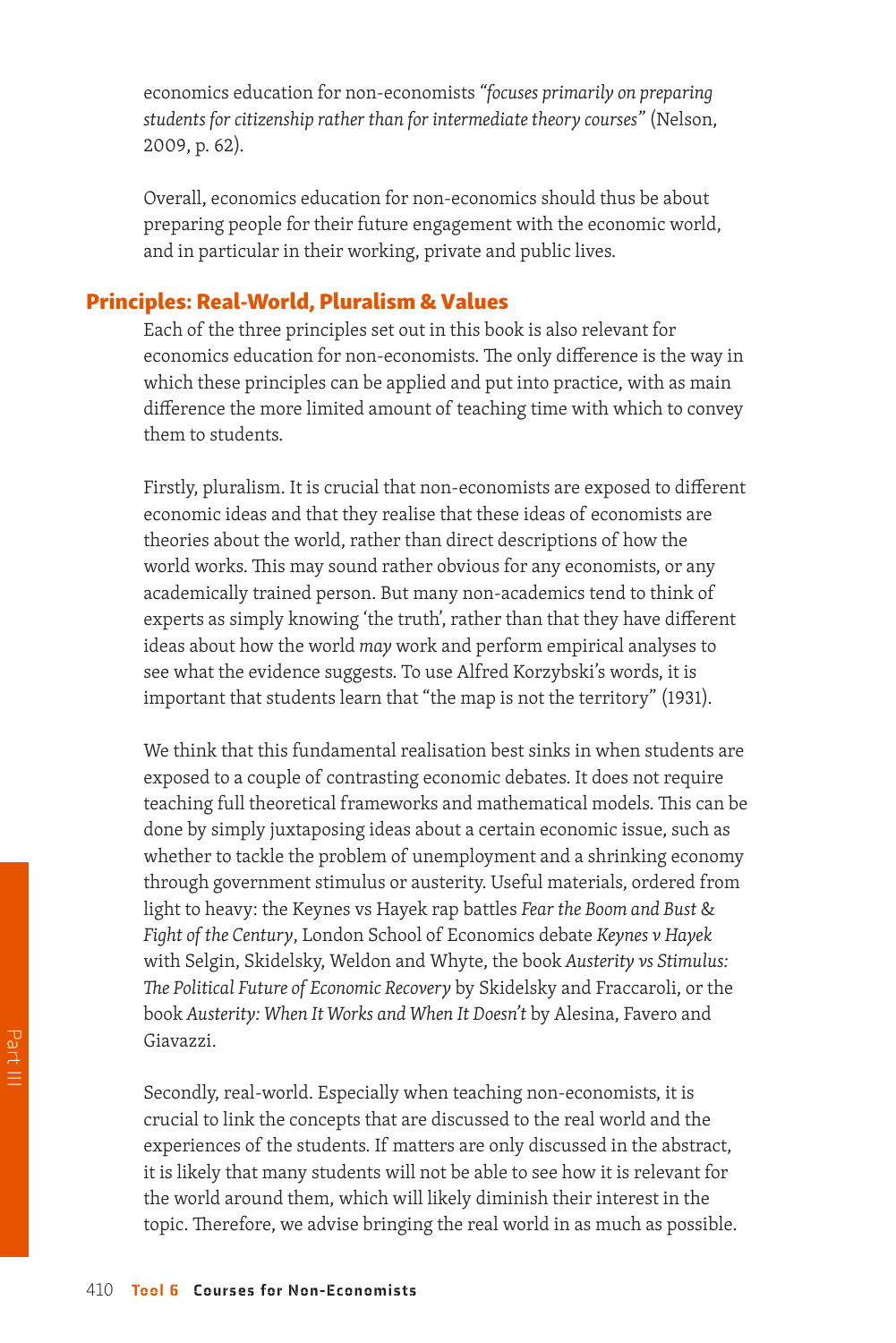As discussed in the chapter *Foundation 3: Real-World*, this can be done by using case studies, the news and economic history, visiting or having guest lectures by employees of economic institutions and companies, and exposing students to current public debates about economic issues. In doing so, we would encourage teachers to feel free to also do so in a playful manner. One could, for example, let students read an economics cartoon book, such as *Economix: How and Why Our Economy Works (and Doesn't Work) in Words and Pictures* by Goodwin and Bach. This may sound silly and of little educational value, but we would argue the opposite is true. As long as the materials are carefully selected to ensure their content is of good quality, the more playful manner in which these contents are communicated to students simply facilitates, rather than prevents, learning and is likely to leave behind longer lasting impressions on students. While the cartoon book is funny, it is surprisingly informative, helping readers better understand what the economy is about, economic history, the history of economic thought, different ways of organising economies, economic theories, normative aspects of economies and economic policies debates.

Thirdly, values. It is essential that non-economists learn to see and think about values and normative issues in the economy. This is also precisely where the views and ideas of non-economists are most relevant. They have just as much to say about value judgements related to economic issues as economists do (see more about this below in *Democratising Economics*). So students need to learn to identify value judgements in order to be able to properly interpret, value and make use of advice by experts without needing to blindly follow them. Interesting books and video's might be the book and INET video series by Michael Sandel both called *What Money Can't Buy*, Mariana Mazzucato's book *The Value of Everything* and her related TED talk *What is economic value, and who creates it?*, Robert Skidelsky's INET video *Ethics & Economics* and the chapter carrying the same title in his book *What's Wrong with Economics? A Primer for the Perplexed*.

#### Democratising Economics

Economics education for non-economists currently too often discourages, rather than encourages, people to participate in economic debates. The strong focus on technicalities and mathematics causes economics classes to often feel more like tests or competitions of mathematical talent and economic jargon, than places of learning and questioning. In a democratic society, all citizens should, however, engage in debates about important issues that influence their lives and futures. Therefore, we strongly advise to facilitate, rather than to hinder, this through economics education for non-economists. So instead of focusing on teaching technicalities, we advise to focus on teaching substantive knowledge about the economy in an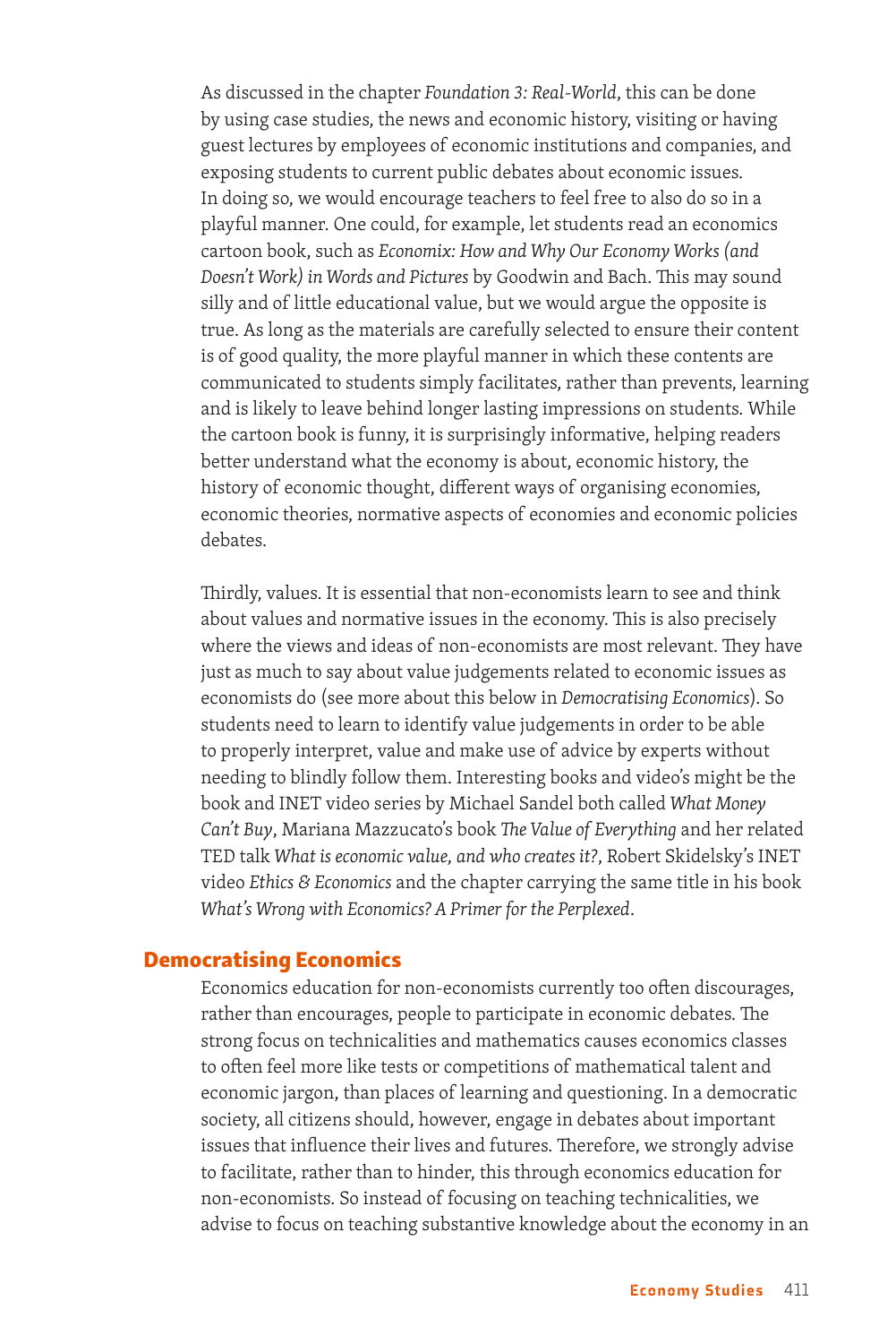accessible way. It is also important that students learn how to ask questions and participate in economic debates. Such an open, critical and active learning process can help create *citizen economists* according to Earle et al. (2016, p. 154):

*"We propose the idea of the 'Citizen Economist', an individual who has the basic knowledge, confidence and interest to engage critically with economic discourse in politics, the news and their local communities. Citizen Economists are able to see the links between their individual circumstances and the operation of the economy on a systemic level. They are able to engage with economic statements and narratives made by politicians, economists and media commentators about the performance of the economy and evaluate the values and assumptions behind their arguments. A society of Citizen Economists is one in which individuals have more understanding and thus control over their circumstances. It is a society where there are always alternatives and all of society plays an active role in proposing, debating and scrutinising them, ultimately deciding collectively and individually which paths to take."*

In a world in which expertise is often despised, this might read as an argument to make people mistrust economists, but it's actually the opposite. We believe blind public trust in economic experts is a recipe for disaster. Not only would this lead to undemocratic debates and decision making related to economic issues, it will lead to mistrust of economists and has arguably already done so. If something goes wrong or is seen as unfair, and citizens have no say in the matter, then the fault must be with the experts who claim the exclusive right to discuss economic issues, or at least this accusation is easily made and difficult to refute when the message is that citizens should not have a say in economic affairs.

What we need is more mutual understanding between economists and citizens. In recent years, economists have often been criticised for being 'out of touch with normal people' and they, for example, often misjudged how citizens would receive their economic expert advice related to the Brexit referendum. And the other side of the coin is the topic of this chapter: economics education for non-economists. This will not make everyone an economic expert, but it will help them better participate in public debates about economic issues. And it will also enable them to better understand economists as well as being better able to critically scrutinize and question their arguments.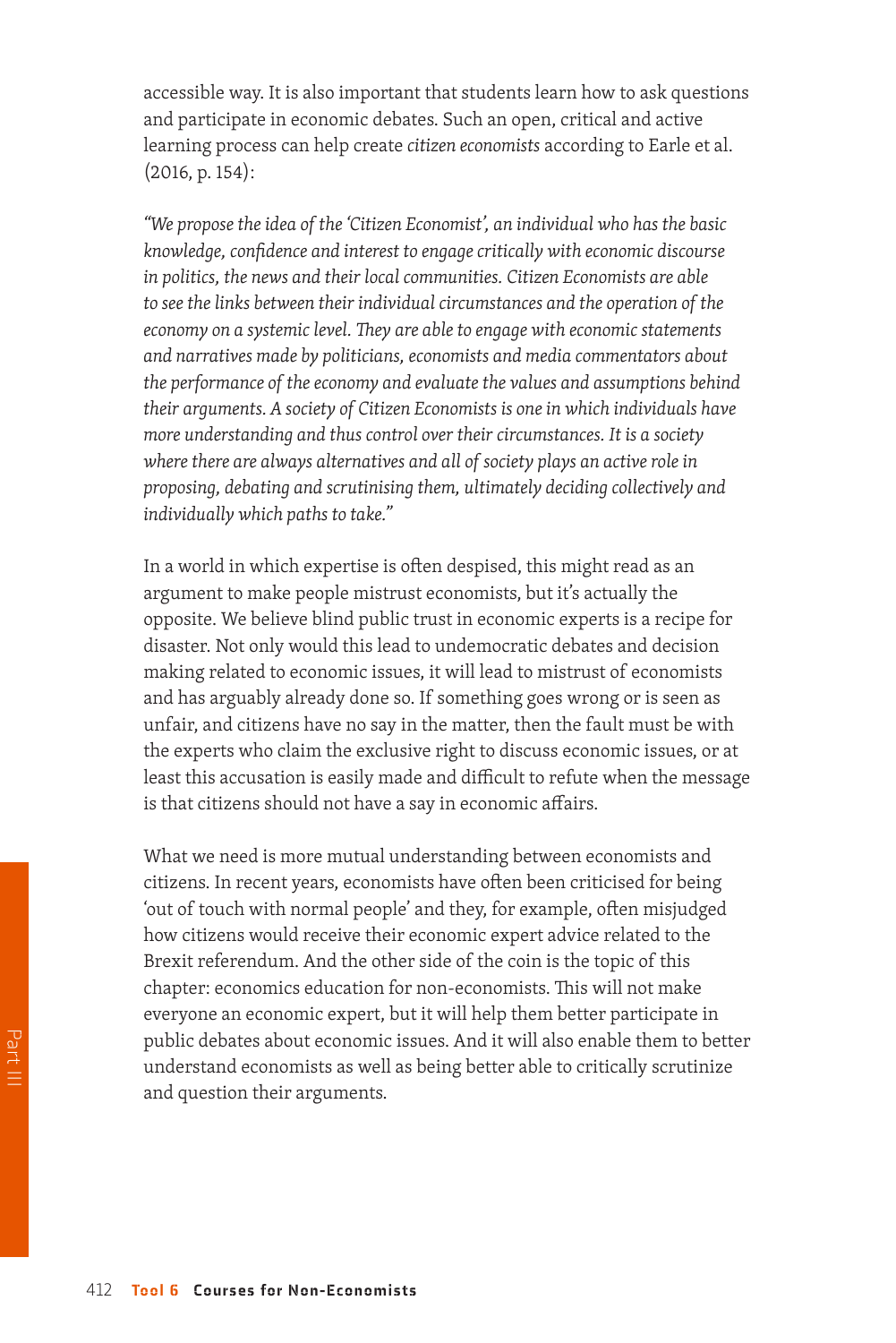### 2 Building Blocks

While all ten of our building blocks could be applied and used in economics education for non-economists, some are more relevant than others. Here we discuss the building blocks from high to low priority for economics education for non-economists.

#### Core building blocks

We advise putting the following building blocks at the core of economics education for non-economists:

- Building Block 1: Introducing the Economy
- Building Block 2: Know Your Own Economy
- Building Block 5: Economic Organisations & Mechanisms
- Building Block 6: Political-Economic Systems
- Building Block 8: Economic Theories
- Building Block 9: Problems & Proposals
- Building Block 10: Economics for a Better World

Before we go into the various building blocks, it is important to note that each of the building blocks will have to be treated more lightly than in full economics programmes. So here we suggest using elements of these building blocks, not trying to cover the full scope and depth of each in a course for non-economists. Courses can differ in how much they go into detail into economic theories, real world knowledge, or ways of organising the economy. We advise trying to cover these various topics, even if briefly, but if this is not possible one can choose to leave one or more out.

#### Building Block 1: Introducing the Economy

The first step in any economics course is to explain to students what the economy is and why it is important to learn about. This can be done in many different ways, from giving students a good academic or cartoon book, watching a documentary or letting them do their own online research, to giving them exercises to go outside of the classroom and observe parts of the economy for themselves and interview people about. Key topics for such exercises can be recent changes in the local economy, the main societal challenges of the day, and what people are concerned about and find most important.

- *Economics: The User's Guide* by Ha-Joon Chang, from 2014, chapters 1 & 2. Perhaps the most accessible and yet insightful introduction book into economics, with particular attention to why it is relevant to learn economics and what economics is in the first place.
- *Introducing a New Economics* by Jack Reardon, Molly S. Cato, Maria A.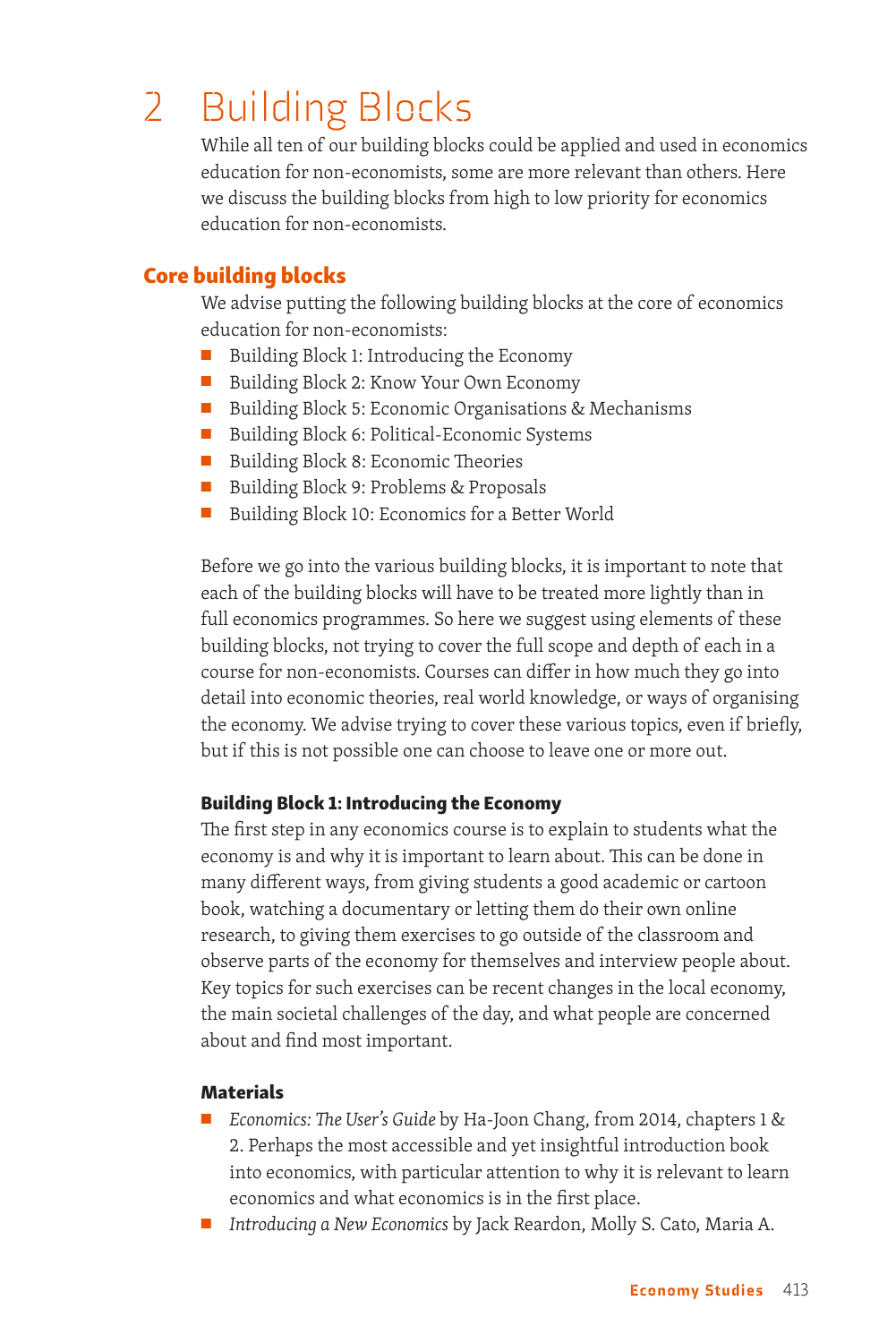C. Madi, from 2018, chapters 1, 3, 4, & 5. An accessible textbook which introduces students to what economics is, how it is embedded in society and the environment, and major societal challenges, such as climate change, poverty, financial instability, and inequality.

- *Principles of economics in context* by Neva Goodwin, Jonathan M. Harris, Julie A. Nelson, Brian Roach, Mariano Torras, most recent edition from 2019, chapters 0, 1, 20, and 21. This economics textbook covers many of the traditional economic topics, but pays more attention to why studying the economy is relevant and concerns, such as human wellbeing, ecological sustainability, distributional equity, and the quality of employment.
- To help students get an idea of the main societal challenges of today, it can be useful to have them take a look at reports, such as the *Sustainable Development Goals Reports*, *World Development Reports,* and *World Happiness Reports.* It can also be useful to use more engaging types of materials, such as documentaries and coverage of political protests and debates. Furthermore, it can be interesting and useful for students to also be exposed to material on the key issues in the domestic, rather than global, economy.

#### Building Block 2: Know Your Own Economy and Building Block 9: Problems & Proposals

Building on the suggestions above, it can be very useful for students to acquire basic factual knowledge about the economic world they live in. As described in more detail in *Building Block 2: Know Your Own Economy*, this can be done by looking at and discussing key indicators, institutions and sectors. One can also take the core current problems and let students create factual overviews of them. With this, students do not only acquire factual knowledge but also practical skills to tackle economic problems. Perhaps the most often applied policy tool, which often also plays a central role in the public debate, is cost-benefit analysis. For this reason, it can be worthwhile to make students familiar with the basics of the method and its limitations, enabling them to ask critical questions and properly interpret the results. Furthermore, it is useful to also discuss different approaches to comparing policy options, such as participatory evaluation and risk-opportunity analysis, as this widens students' understanding of how policy options can be assessed.

- Material on the national economy as described in *Building Block 2: Know Your Own Economy*.
- To introduce the policy tools, reading materials can be of use, but they will probably have the most lasting impact when combined with practical exercises in which students have to apply the tools themselves.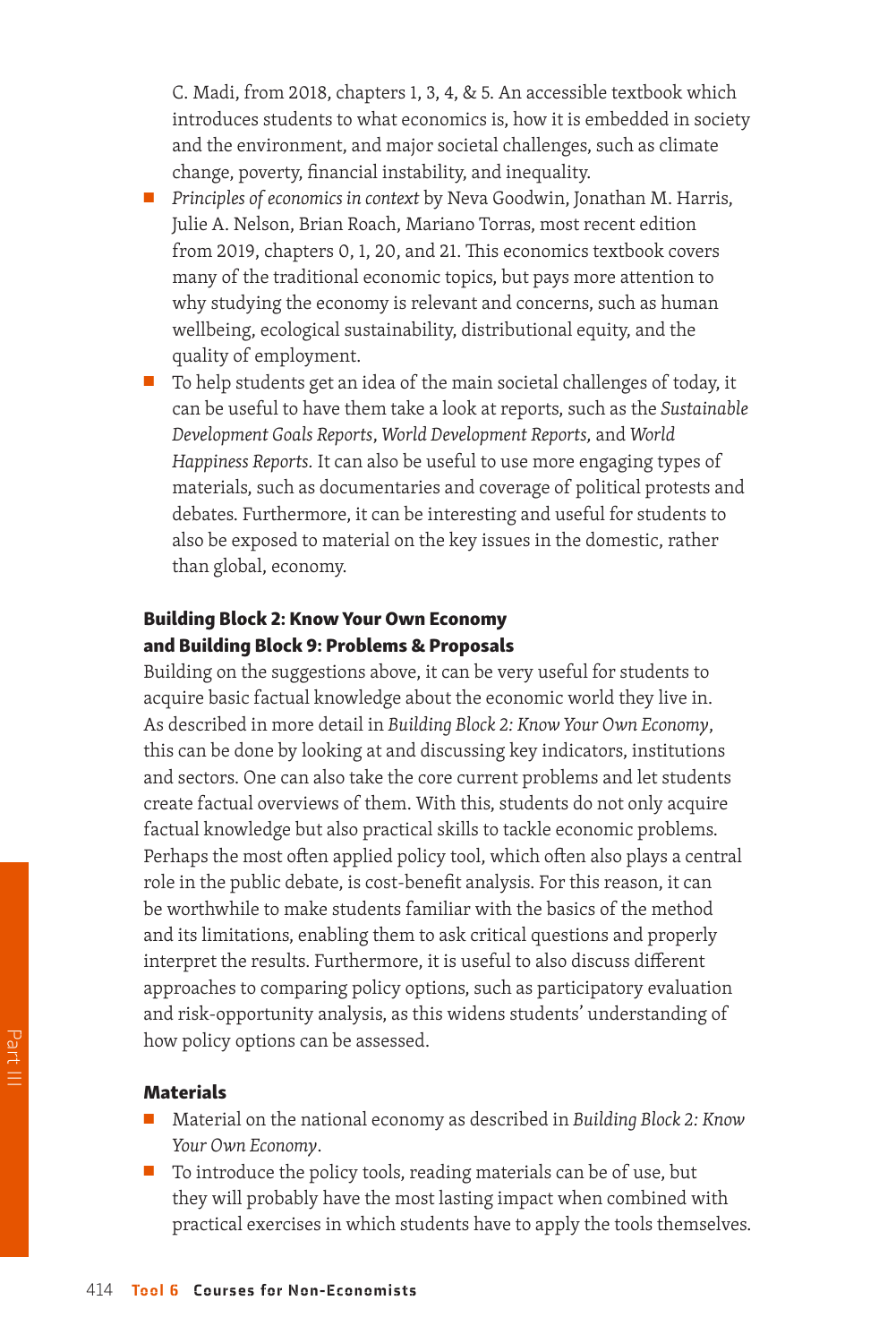- { For cost-benefit analysis, a useful book is: *Cost-Benefit Analysis: Concepts and Practice* by Anthony E. Boardman, David H. Greenberg, Aidan R. Vining, David L. Weimer, most recent edition from 2018.
- $\circ$  For participatory evaluation, the following book can be of help: *Participatory Evaluation Up Close: An Integration of Research Based Knowledge* by J. Bradley Cousins and Jill A. Chouinard, from 2012.
- { Risk-opportunity analysis is newer and has yet to be explained in a textbook, but a useful working paper explaining the tool and providing examples of applications is: *Risk-opportunity analysis for transformative policy design and appraisal* by Jean-Francois Mercure, Simon Sharpe, Jorge Vinuales, Matthew Ives, Michael Grubb, Hector Pollitt, Florian Knobloch and Femke Nijsse, from 2020.

#### Building Block 8: Economic Theories

Theory is normally the meat and bones of economics courses, and for a good reason. It is critical that students learn about different analytical ideas about the economy. So while we advise to pay more attention to other matters than theory, it is still of great importance. Our main suggestion is to focus on making students familiar with different ways of looking at the economy, rather than on teaching them only rudimentary theoretical models. In *Building Block 8: Economic Theories*, we explain in more detail how this could be done by first explaining the basic elements of different economic approaches and then focusing on the main approaches per economic topic. To prepare students for their economic citizenship, different economic ideas about the form and function of government can be particularly useful as these are often central to the public debate. For suggestions, see the section *Government* in chapter *Tool 1: Pragmatic Pluralism*.

- Economics: The User's Guide by Ha-Joon Chang, from 2014. This book provides a brief and accessible pluralist introduction to a broad range of theoretical insights the discipline has to offer. While theoretical, this book is never dry. It is clearly written and has a very succinct style.
- *Rethinking Economics: An Introduction to Pluralist Economics by Liliann* Fischer, Joe Hasell, J. Christopher Proctor, David Uwakwe, Zach Ward Perkins, Catriona Watson, from 2017. This collection of essays provides an accessible introduction into post-Keynesian, Marxian, Austrian, institutional, feminist, behavioural, complexity and ecological economics.
- The website *Exploring Economics:* [www.exploring-economics.org/en/](http://www.exploring-economics.org/en/)*.* This website provides sharp and helpful introductions into the different economic perspectives and furthermore gives many useful overviews of related teaching materials, video's and existing (online) courses.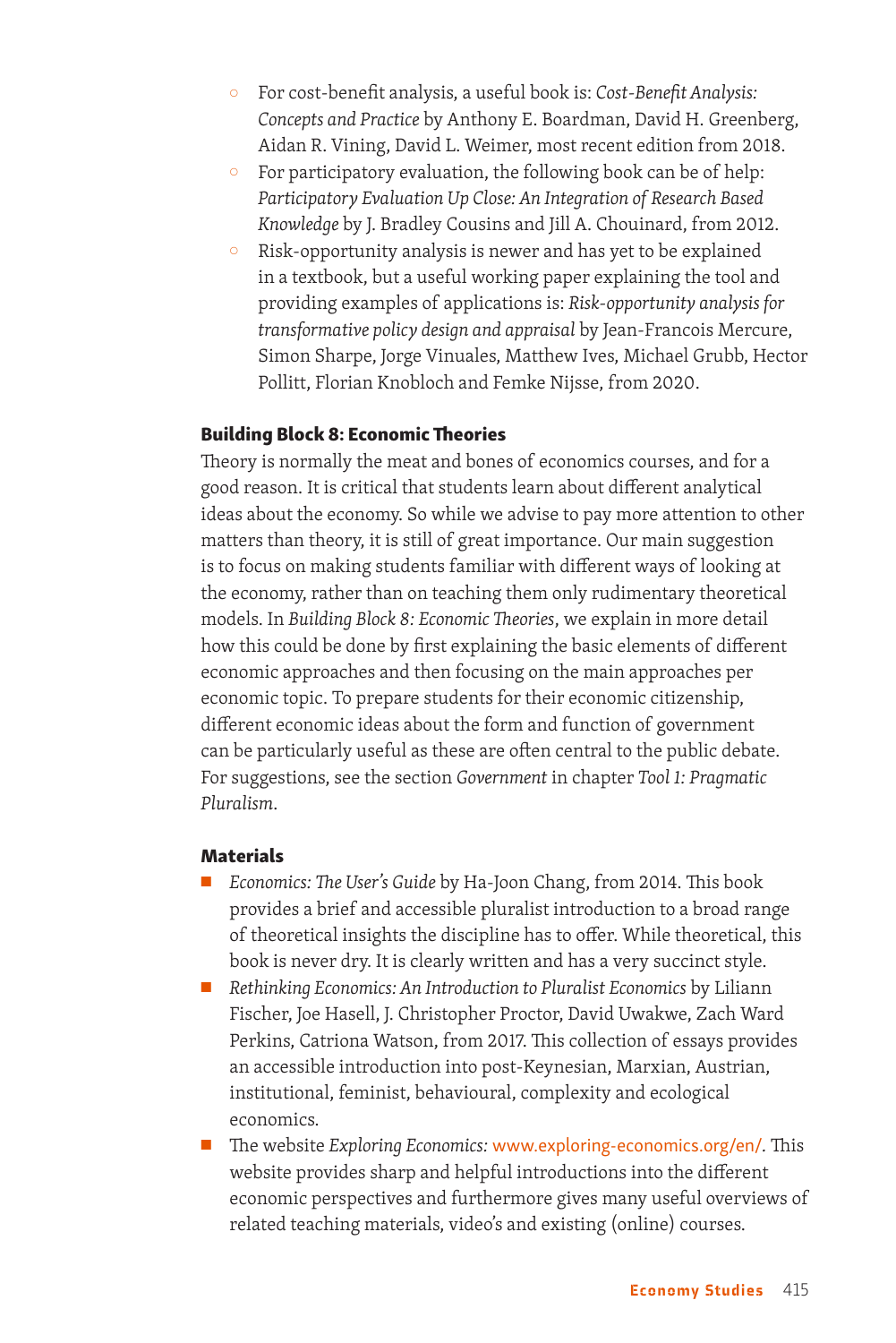- *Principles of Economics in Context* by Jonathan Harris, Julie A. Nelson and Neva Goodwin, most recent edition from 2020. A useful textbook that treats much of the traditional content, but also consistently discusses the social and environmental challenges inherent in economic questions.
- *Economics After The Crisis* by Irene van Staveren, from 2015. This well-written textbook describes twelve central topics in economics at an introductory level from four different perspectives: the neoclassical, institutional, social and post-Keynesian perspectives.
- *The Economy* by The CORE Team, from 2017. This highly successful textbook, freely available online with additional resources, provides a treasure trove of empirical data, context and recent research. The CORE Team has also been working on developing teaching material for high school economics education, see their website for the latest materials: [www.core-econ.org](http://www.core-econ.org)
- *Introducing a New Economics* by Jack Reardon, Maria A. Madi, and Molly S. Cato, from 2017. This ground-breaking textbook introduces many of the core issues in economics today and weaves together pluralist theory and real-world knowledge in an eminently readable way.
- *Political Economy: The Contest of Economic Ideas* by Frank Stilwell, most recent edition from 2011. This well-written textbook provides a good introduction to economic ideas from multiple perspectives, with particular attention to classical, Marxist, neoclassical, institutional, Keynesian and more recent insights related to capitalism.

#### Building Block 5: Economic Organisations & Mechanisms and Building Block 6: Political-Economic Systems

*Economic Organisations & Mechanisms* and *Political-Economic Systems* are about showing to students that there are multiple ways of organising and thinking about economies. In both cases, the point is not that students need to remember and reproduce specifics. The focus should, however, be on making them realise the economic world can be organised and thought about in multiple ways and giving them a rough idea of the various options and perspectives that exist. This can be done by discussing various economic organisations, mechanisms and theories in an accessible, engaging and non-technical way. This knowledge can help students understand the different options that are discussed (or ignored) in the public debate or in an organisation they are involved in.

#### Materials

■ *Introducing a New Economics* by Jack Reardon, Molly S. Cato, Maria A. C. Madi, from 2018, chapters 10, 11 & 12. Three accessible and brief chapters, with accompanying classroom activities and questions, introducing students to what public goods, commons and firms are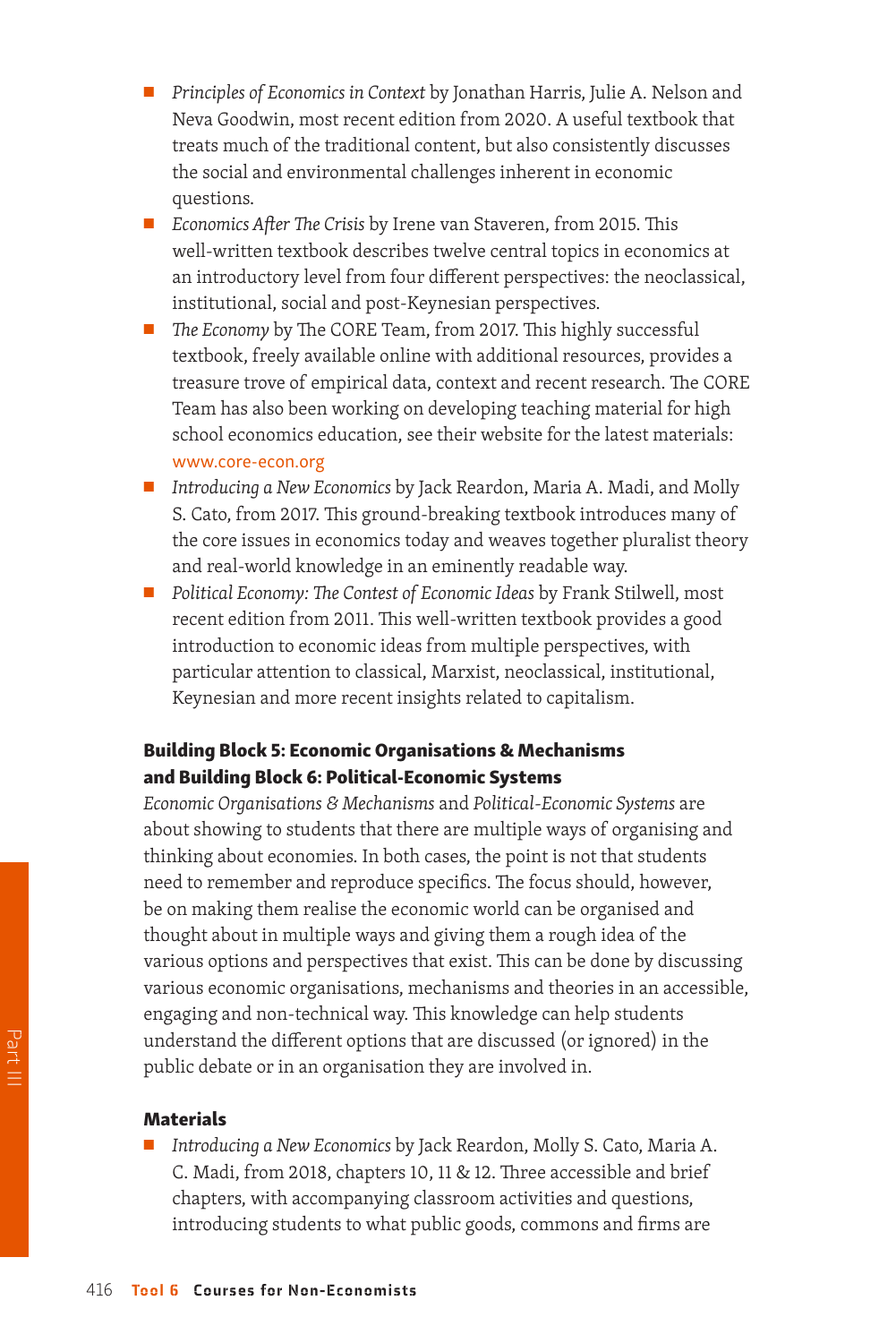and how they can be governed, for example as a corporation owned by shareholders or as a cooperative owned by its workers or consumers.

- *Economics: The User's Guide* by Ha-Joon Chang, from 2014, chapter 5. A short well-written chapter on different economic actors and organisational forms, from multinational corporations, cooperatives, and labour unions, to governments and a variety of international organisations.
- *Organisations: A Very Short Introduction* by Mary Jo Hatch, from 2011. A brief, accessible and yet highly informative book full with scientific theories and ideas on what organisations are, how they can be structured, how they change, and their internal dynamics and interaction with markets and society.
- *Capitalism* by Geoffrey Ingham, from 2008. A highly insightful introduction into capitalism with chapters on key ideas from Smith, Marx, Weber, Schumpeter and Keynes, and core institutions, such as market exchange, the enterprise, money, capital, financial markets and the state.
- *Capitalism: A Very Short Introduction* by James Fulcher, most recent edition from 2015. A brief and yet useful book on capitalism's definition, historical evolution, varieties, global networks, and recurring crises.
- *Socialism: A Very Short Introduction* by Michael Newman, most recent edition from 2020. A similar brief and yet useful book, but then on capitalism's main rival socialism, with chapters on its varieties around the world, historical traditions and more recent developments.

#### Building Block 10: Economics for a Better World

The public debate about the economic matters is often normatively loaded and focused. Therefore, it is of great importance that students become familiar with the normative foundations and ideas on which economic debates are built. As discussed in more detail in *Building Block 10: Economics for a Better World*, this can be done by discussing normative principles for decisions and visions for the economy. The point here is not that students should learn political philosophies by heart or make sophisticated normative arguments. It is rather about giving them a basic understanding and feeling for the different ways in which normative issues can be looked at.

- *A Guide to Ethics and Public Policy: Finding Our Way by D. Don Welch,* from 2014. A brief but insightful book providing a broad framework for evaluating policy proposals and outcomes, organised around five moral principles: benefit, effectiveness, fairness, fidelity, and legitimacy.
- *Political Ideologies: An Introduction* by Andrew Heywood, most recent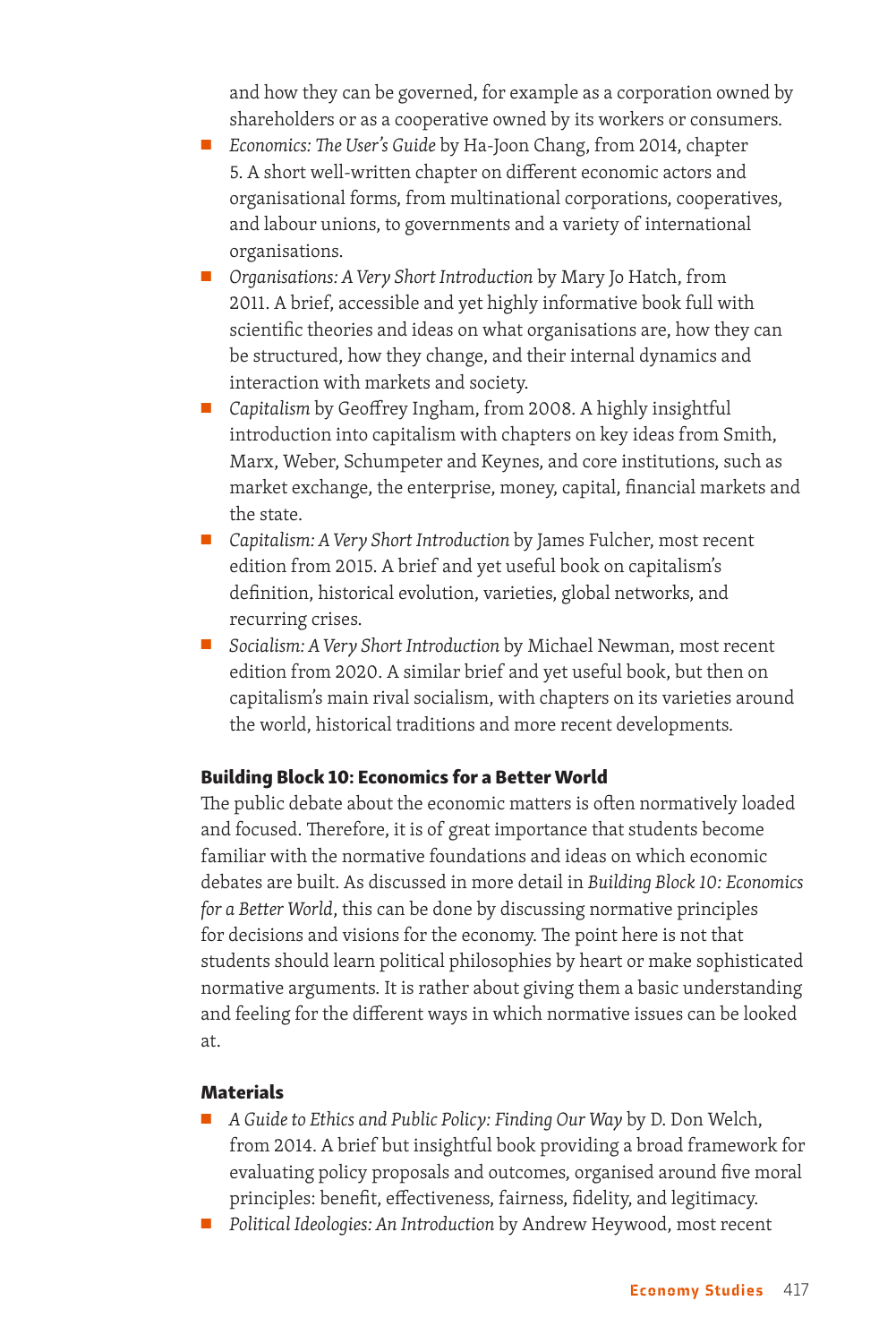edition from 2021. A useful and accessible introduction into a wide variety of political ideologies, from liberalism, socialism, and conservatism to feminism, nationalism, and green ideology, that shape much of our normative thinking on the economy.

- *Moral Views on Market Society* by Marion Fourcade and Kieran Healy, from 2007. An insightful overview paper on the key different normative perspectives on capitalism, enabling readers to better understand and place ideas and arguments prevalent in many debates about the economy.
- *What Money Can't Buy: The Moral Limits of Markets* by Michael J. Sandel, most recent edition from 2012. A highly influential and well-written book reflecting on the moral place of markets in society and asking the key question whether everything should be up for sale. The Institute for New Economic Thinking has also launched a video series on the book and topic: [https://www.ineteconomics.org/perspectives/videos/](https://www.ineteconomics.org/perspectives/videos/what-money-cant-buy) [what-money-cant-buy](https://www.ineteconomics.org/perspectives/videos/what-money-cant-buy)

#### Additional building blocks

If the teacher has a personal affinity with these topics, we recommend including them, but otherwise they do not have priority:

- Economic History (BB3)
- History of Economic Thought and Methods (BB4)

While we would argue that the two building blocks devoted to history are not of the highest priority, we think they can be of great value added if it is done well. As such, we would thus advise to include it if history is of particular interest to the teacher and he or she knows how to use it well to engage students more with economic ideas and realities. So rather than putting it at the core of economics education for non-economists, we see it as a didactical option to possibly teach the other contents in a more interesting way. It should be noted that this is not the case for full economics programs, for which a basic understanding of the histories of economic ideas and realities is essential.

- *Capitalism: A Short History* by Jürgen Kocka, from 2016. A concise and yet broad-ranging account of how capitalism developed from early merchants, colonialism and slavery to the recent wave of globalisation and financialisation, accompanied by discussions of capitalism's key thinkers, such as Smith, Marx, Weber, and Schumpeter.
- *Economics: The User's Guide* by Ha-Joon Chang, from 2014, chapters 2 & 3. Two short and well written chapters on how the economy has changed over the last centuries and how capitalism evolved.
- *Global Economic History: A Very Short Introduction* by Robert C. Allen, from 2011. A brief but insightful introduction into the economic history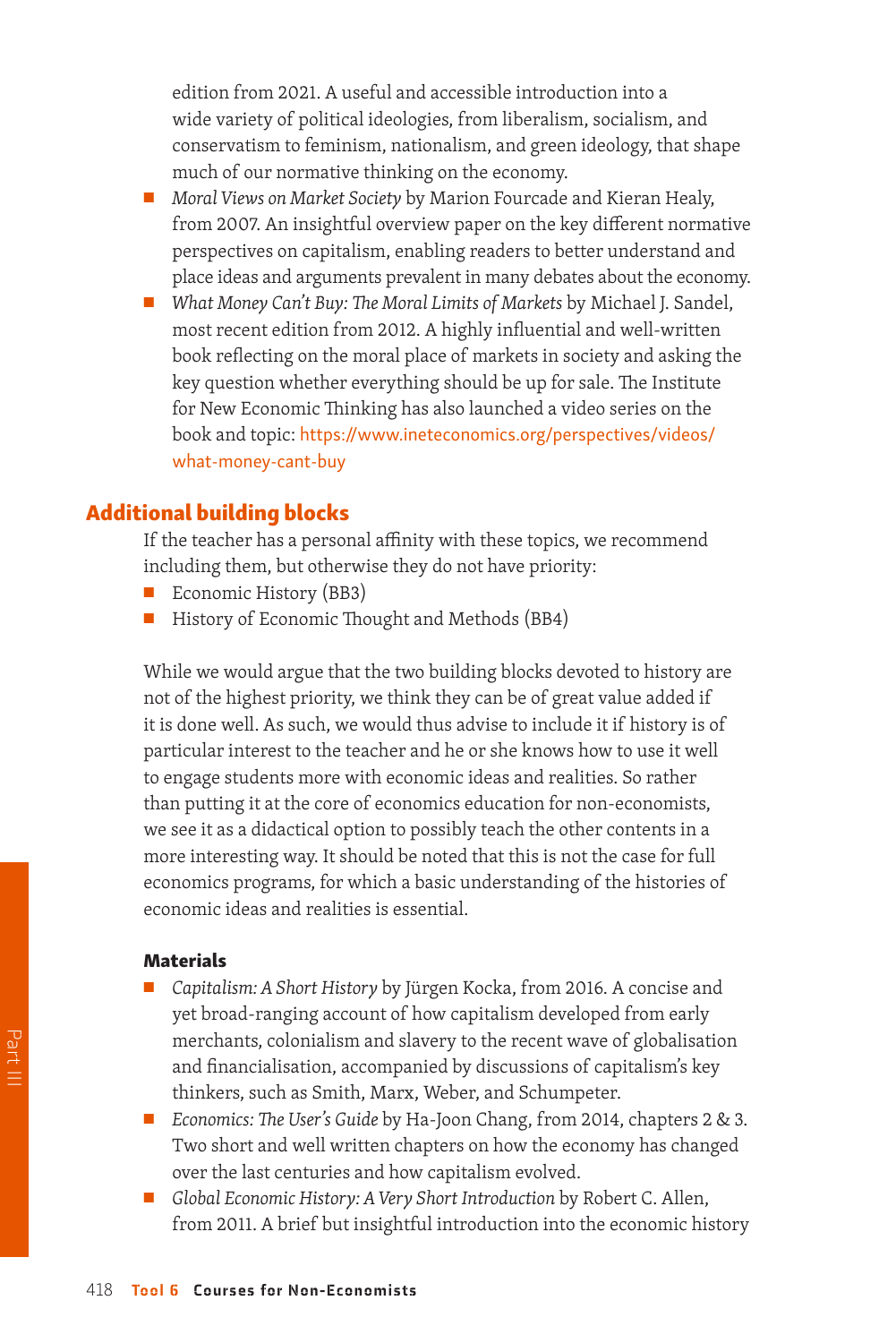of the world with chapters on industrialisation, the rise of the West, great empires, the Americas and Africa.

- *The Worldly Philosophers: The Lives, Times and Ideas of the Great Economic Thinkers* by Robert Heilbroner, most recent edition from 1999. While first published in 1953, it remains perhaps the best introduction into the history of economic thought to this day. In a remarkably well-written and accessible manner it discusses the ideas of key economists and puts them into historical context.
- *Grand Pursuit: The Story of Economic Genius by Sylvia Naser, from 2012.* Another very accessible but more recent book introducing the history of economic thought through captivating narratives.

#### Less relevant building blocks

Finally, we would recommend avoiding the following building block when teaching non-economists:

Research Methods (BB7)

Research methods are, of course, of great importance, but given the aim of economics education for non-economists we would argue that teaching time can be better spent on the other building blocks. Non-economists are not prepared to do detailed analyses of economic issues, as economics students are. Rather, non-economists need to acquire a rough understanding of economic issues and learn about how to deal with them. Learning the specifics of various research methods will only very indirectly help with this and have therefore least priority. Another important downside of focusing on econometrics and mathematics-heavy material, is that it makes economic ideas and topics inaccessible for those without an affinity for mathematics. The current focus on technique harms students from understanding the economy: *"If a student is not capable of understanding graphs, then subsequent success in one's economics class is less likely. … It could be that if the intention is to prepare students to use economics to understand policy and everyday life, graphs generate more harm than good."* (Hoyt & McGoldrick, 2012, p. 338). Economics education for non-economists should therefore be understandable for everyone and not require a high level of mathematical expertise.

This also relates to another point: Do not focus on techniques. What matters is that students gain more knowledge about the substance of economic ideas and topics. Whether students are able to work with a model and have technical skills related to statistics, should not matter. Especially when considering that the technical skills they could acquire will be too minimal to be of any significant use in the real world. If an organisation needs someone to construct or work with a mathematical model about an economic topic, this person would need considerably more training to do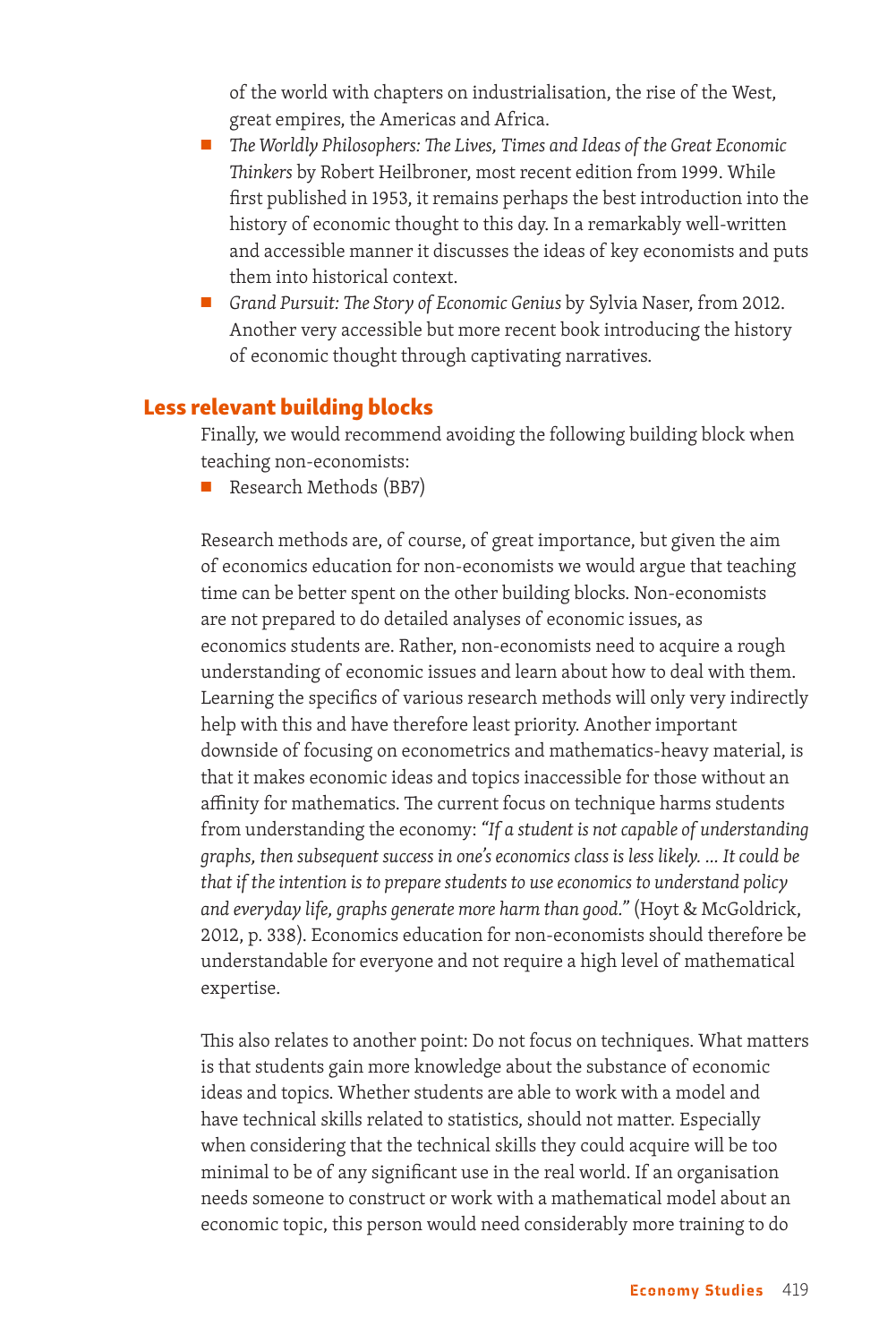so properly. In fact, many organisations consider even a full university economics programme not enough and hire trained mathematicians and statisticians to work on the technical aspects. Furthermore, leaving the technical aspects out frees up teaching time to focus on the various things discussed above. In the current dominant way of teaching, the technical and substantive aspects are often supposed to be conveyed to students by teaching them a few simplified models. This demands a lot from teachers to be able to convey both at the same time to all students, especially considering the different levels of talent for the technical and substantive aspects that the students have. Putting the focus (exclusively) on the substantive aspects will make it more doable for teachers to convey economic ideas and real-world knowledge to students.

#### Example Courses

Whether it is for economics majors or for a smaller side programme such as described in this chapter, the *Economy Studies* framework can be flexibly applied to create a wide variety of courses. To illustrate this in practice, we provide in this section an example economics course for high school students and one for business students, both built on the basis of the *Economy Studies* framework. Online, we provide two more examples: an economics course in a public administration and law programme, and an academic minor in economics.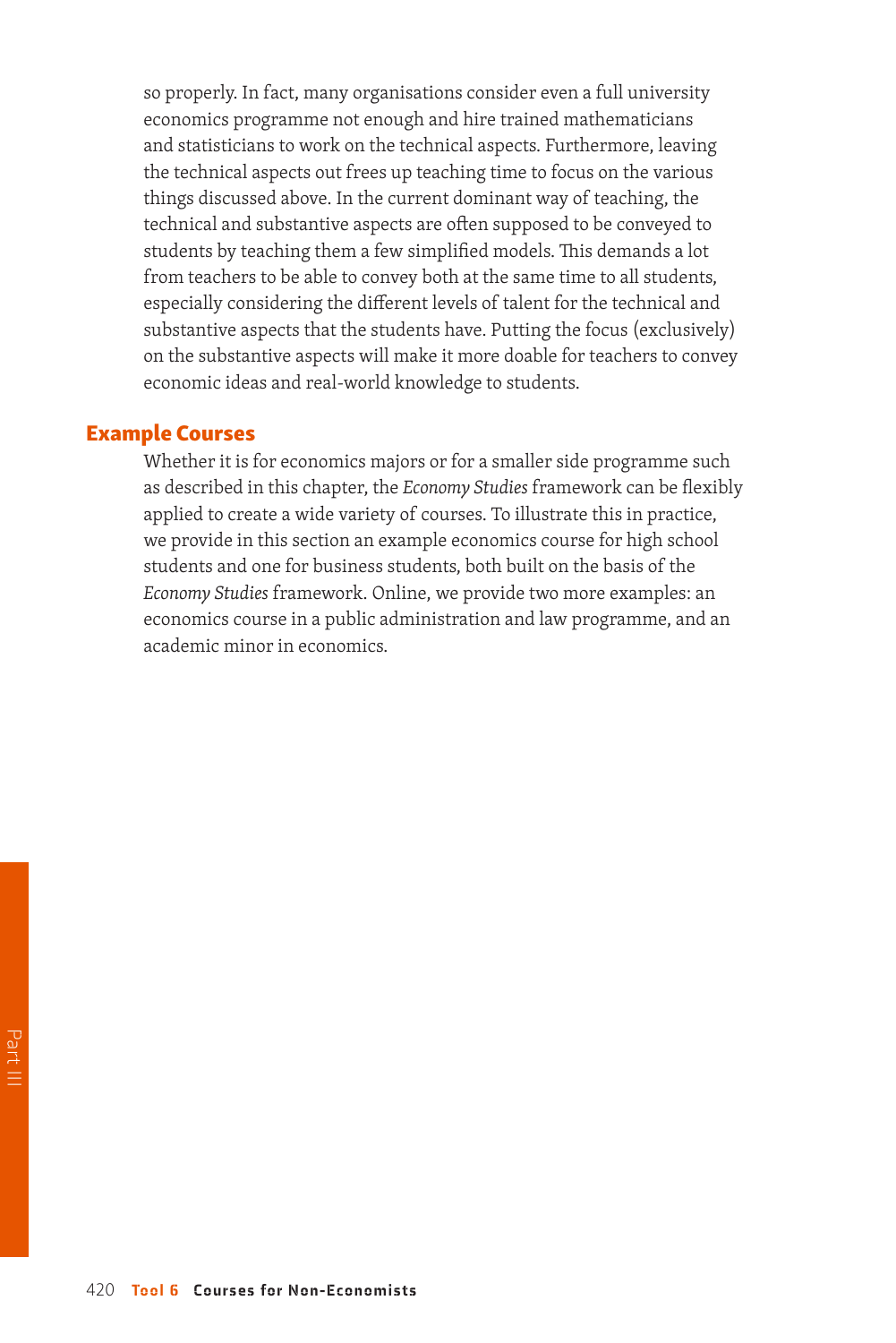## 3 A High School Economics Course

#### **Title:**

Preparing 'Citizen Economists' for their future personal economic lives and participation in public life

#### **Required background knowledge:**

None

#### **Nominal workload:**

1-2 years of economics classes in high school education

#### **Course goals:**

This course enables students to better understand the economic world they are part of, to understand political debates about it, to envision their own roles in it and to be practically able to play those roles.

#### **Course outline:**

The course is divided into the following three parts:

- 1 Welcome to the economic world
- 2 The key problems of our times
- **3** How should we organize the economy?

#### Part 1: Welcome to the economic world

The first part of the course focuses on giving students a basic understanding of what the economy is and why it is relevant. This is done through a combination of explanations of relatively abstract concepts and explorations of the real-world economy the students live in. The purpose here is helping students realise that their personal lives and experiences are connected to a larger economic world.

Besides teaching basic conceptual and real-world knowledge about the economy, students learn practical skills needed for their current and future roles in the economy as consumers, citizens, household members, students and (future) workers. Financial literacy is a part of this, but it is broader than that. It also relates to life choices about choosing what to study and what kind of career to pursue, as well as practical skills related to, for example, finding a job or negotiating.

The course focuses not only on instrumental knowledge that can help students themselves, but also enables them to reflect on the broader implications of their economic decisions, for example when it comes to their personal consumption.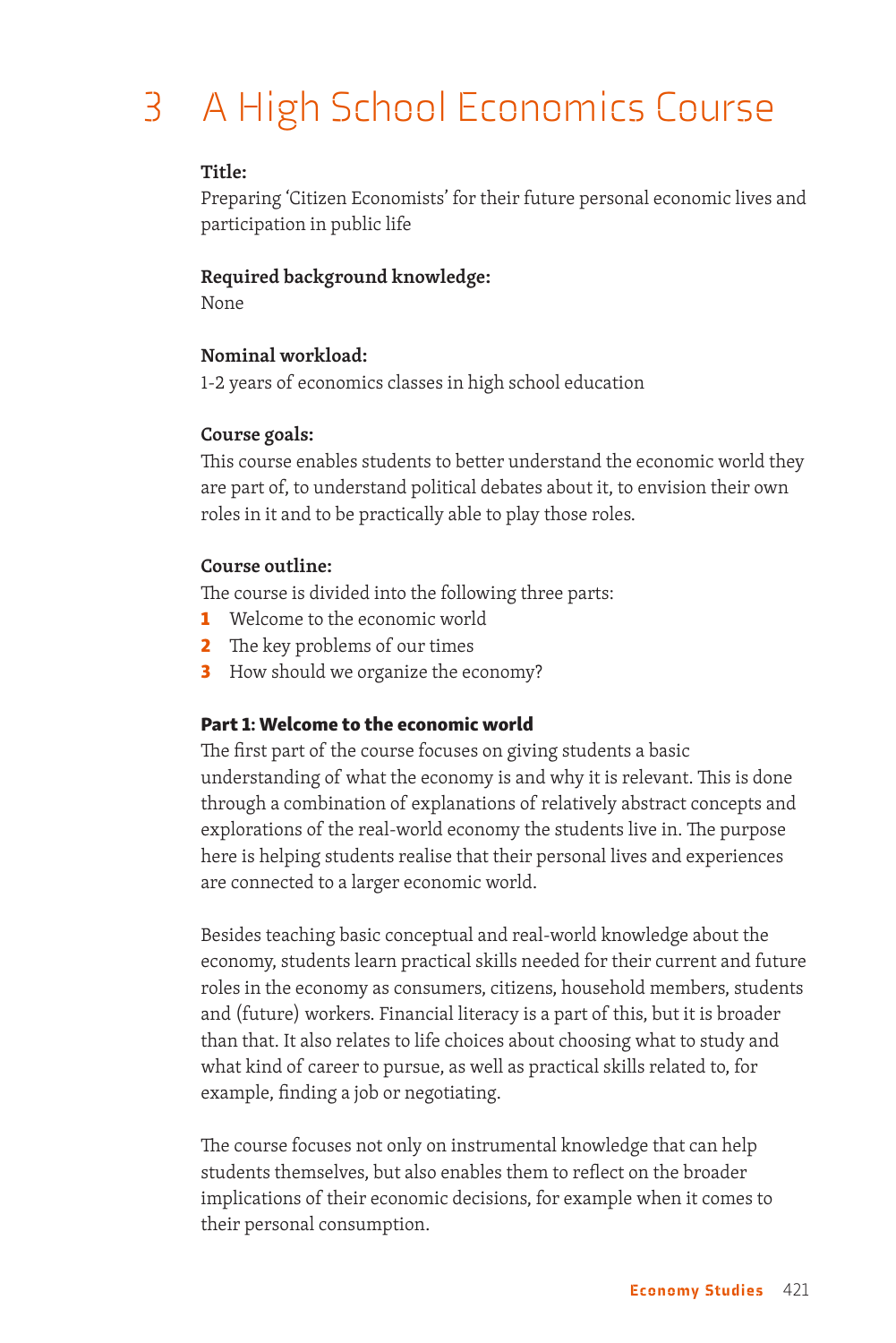For more details, teaching materials and practical advice on teaching these topics, see the following building blocks:

- Building Block 1: Introducing the Economy
- Building Block 2: Know Your Own Economy
- Building Block 9: Problems & Proposals

#### Part 2: The key problems of our times

The second part of the course focuses on the current big societal challenges, such as climate change, economic instability, aging populations, and growing economic inequality. The first step is always to explain to students what the challenge is and providing them some basic factual knowledge about the current state of the issue. Creating such factsheets could also be an assignment for students.

To help students grasp the relevance of these issues, a couple of things can help. Firstly, to connect the material to the personal lives of students. How are, or will, they and the people around them be influenced by these big societal problems? Secondly, to make use of more engaging material, such as documentaries, music, poems, and news articles, next to the more dry (written or academic) material on the issues.

Once students have acquired a basic understanding of the issue, the focus is on the main different perspectives on the issue, its causes, mechanisms, consequences and potential solutions. The chapter *Tools: Pragmatic Pluralism* can be helpful in determining which perspectives are most relevant for the issue at hand.

Having learned different ways of thinking about the problem, students are given the assignment to write an essay in which they have to advocate a solution of their choosing and present this to the class. Following this, they are matched with another student who advocated a different solution and are given the assignment to reach a compromise together.

For more details, teaching materials and practical advice on teaching these topics, see the following building blocks:

- Building Block 1: Introducing the Economy
- Building Block 8: Economic Theories
- Building Block 9: Problems & Proposals
- Building Block 10: Economics for a Better World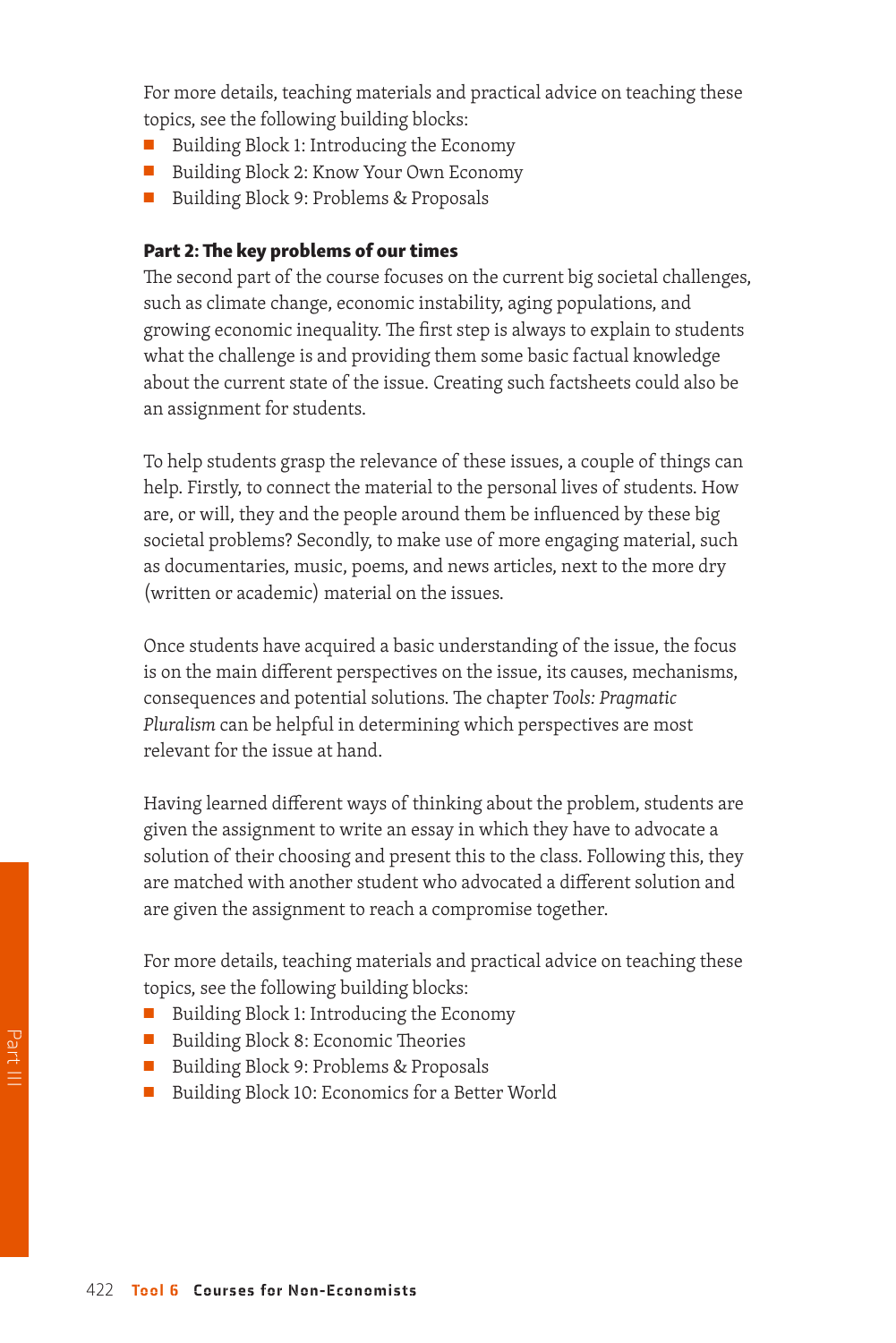#### Part 3: How should we organize the economy?

The last part of the course centres on making students familiar with the different ways of organising an economy and arguments for and against them. The focus is first on economic organisations and mechanisms. This is mainly to prepare students for their personal future lives both at work and outside of it, as they will participate in organisations for their career but also through their community and civic life, as well as their hobbies and sports. Besides explaining the different organisational forms and mechanisms as abstract concepts, students will also visit actual organisations and be required to analyse them.

After this the focus shifts towards macro political-economic systems. The goal here is to enable students to more critically and confidently follow and participate in (future) political debates about how the economy should be organised or reformed. To help them do so, the different political-economic systems and their varieties are discussed, giving most attention to the current domestic one (most likely, a particular variety of capitalism) and prominent proposed alternatives to it. As an assignment, students are tasked to analyse and reflect on recent developments and changes in the domestic political-economic system, enabling them to get a better and more nuanced understanding.

For more details, teaching materials and practical advice on teaching these topics, see the following building blocks:

- Building Block 5: Economic Organisations & Mechanisms
- Building Block 6: Political-Economic Systems
- Building Block 8: Economic Theories
- Building Block 10: Economics for a Better World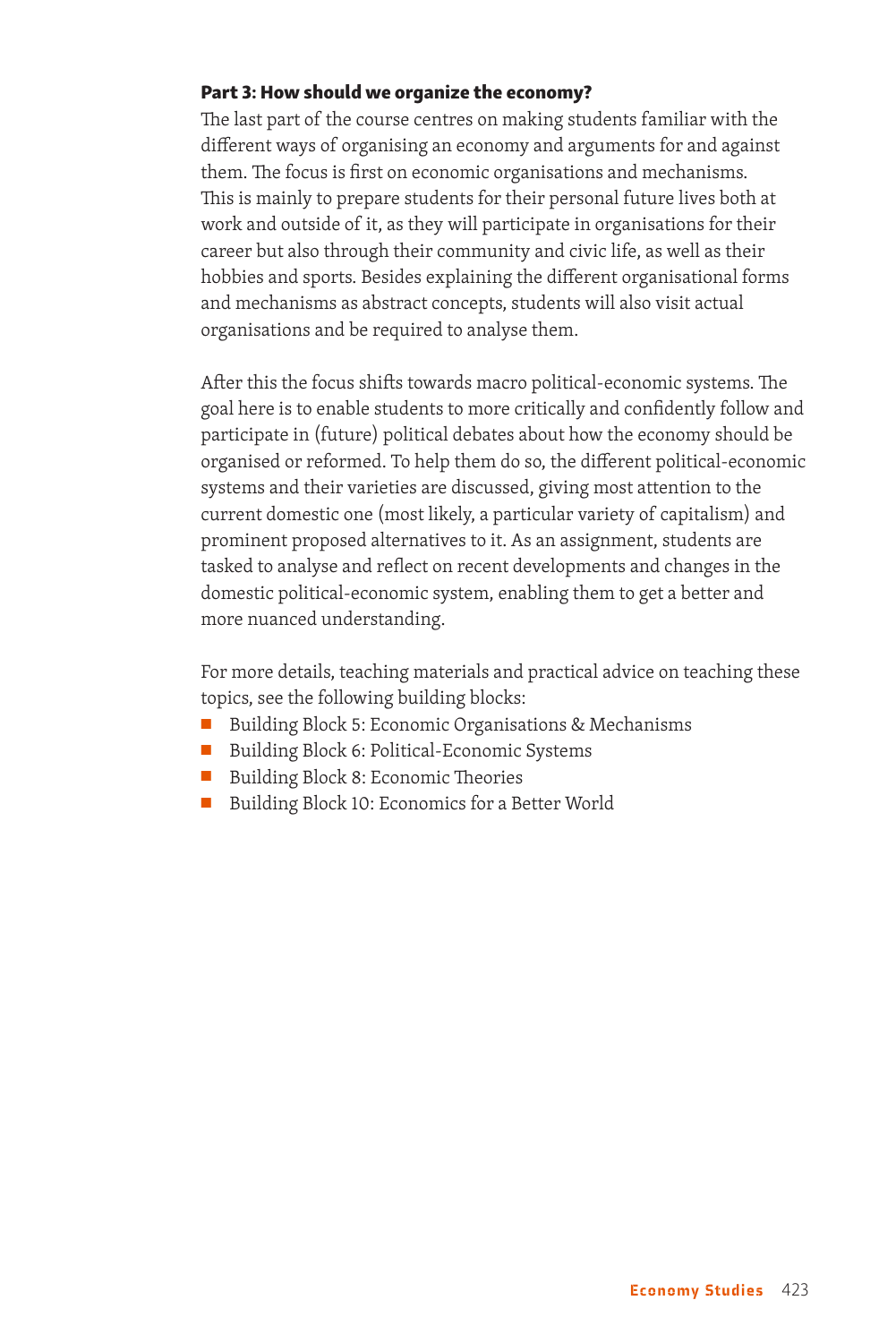### 4 An Economics Course in a Business Programme

#### **Title:**

Introducing business students to the world of economic thinking

#### **Required background knowledge:**

None

**Nominal workload:** Equivalent of 6 ECTS (180 hrs)

#### **Course goals:**

This course enables business students to understand how businesses are embedded in the economy at large. It provides them with an overview of the economic system and the various types of organisations in it such as commercial, cooperative and non-profit entities, as well as various forms of government which interact with the private sector. It also provides students with a basic, intuitive understanding of the main theories about firms and markets.

#### **Course outline:**

The course is divided into the following three parts:

- **1** The role of business in society
- 2 The composition of the business world
- **3** Economic theories about markets and firms

#### Part 1: The role of business in society

The first part of the course concerns the role of business in society. It starts with a discussion of the concept 'the economy', including the question where its boundaries lie and how this system is embedded in a broader ecological and social context. Students also learn about the concept of capitalism as a political-economic system. Using several readings, they discuss with each other the advantages of this system and its inherent problems.

The discussion then zooms in on the societal role of business. Various perspectives are discussed, from the shareholder value theory to democratic and stakeholder theories. Possible materials:

■ The series of articles on the shareholder-stakeholder debate *'Milton Friedman 50 Years Later'* edited by Zingales, Kasperkevic, & Schechter, from 2020.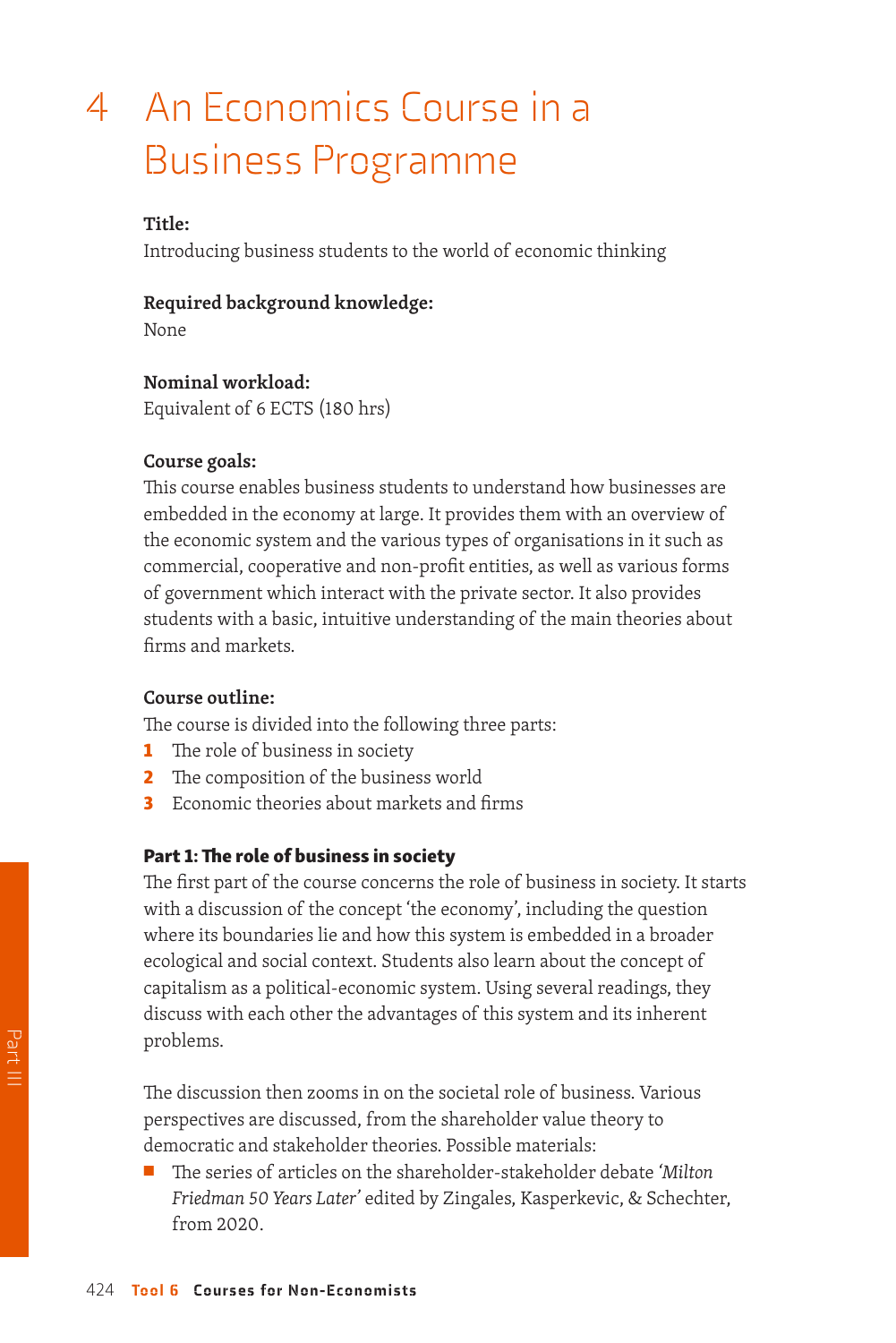- The book *Change Everything: Creating an Economy for the Common Good* by Christian Felber, from 2015.
- The fierce yet constructive video debate between Zingales and Felber *'The Future of Capitalism #10: Can a Different Market Economy Work in Practice?'*, from 2020.

A case study is presented on the interplay between government and commercial actors in Germany's famous and relatively early turn to green energy production (*Grüne Wende*). This case study is mainly used to demonstrate how the commercial sectors are interwoven with each other, how big firms and small- to medium-sized enterprises together make up an industrial ecosystem. It also demonstrates to students how change can occur in an economy, in this case a deliberately orchestrated transition from polluting forms of energy production to cleaner techniques.

For more details, teaching materials and practical advice on teaching these topics, see the following building blocks:

- Building Block 1: Introducing the Economy
- Building Block 6: Political-Economic Systems
- Building Block 10: Economics for a Better World

#### **Part 2: The composition of the business world**

The second part of this course focuses on a real-world overview of the main economic sectors in the country, and their relation with public and civil sectors. For instance, say this course were to be taught in Germany, students might learn about the structure of the automobile industry, the mechanical engineering sector, the chemical industry and the electrical industry.

This second part of the course also introduces to students the wide variety of economic organisations: from commercial firms to cooperatives to non-profits. The concept of cooperatives is illustrated with the German cooperative banking sector, including a brief historical overview, from their local formation by citizen collectives to the subsequent series of mergers between them to form larger organisations.

For more details, teaching materials and practical advice on teaching these topics, see the following building blocks:

- Building Block 2: Know Your Own Economy
- Building Block 5: Economic Organisations & Mechanisms

#### Part 3: Economic theories about markets and firms

In the third part of the course, the focus becomes more systemic. Students learn of the main government policies regarding the country's commercial